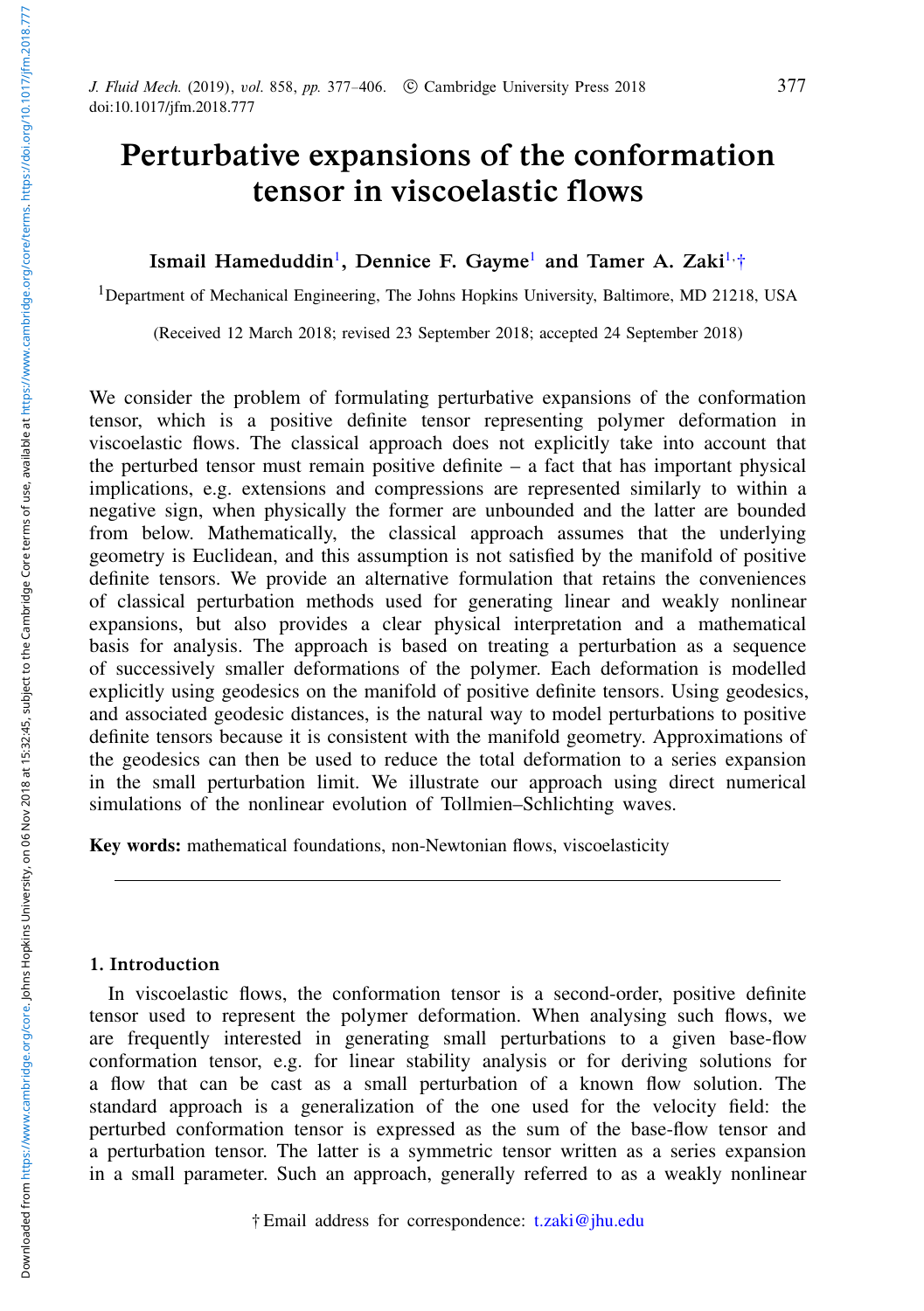expansion, has been used in a myriad of different ways in the literature and has proved useful for extracting important mechanisms from the governing equations. As opposed to the velocity field, however, this approach has several important limitations when applied to the conformation tensor, including: (i) the perturbation tensor does not describe material deformation, unlike the full conformation tensor, and does not have a known physical interpretation, (ii) finite-amplitude perturbations are not possible in general, and (iii) the norm of the perturbation tensor is not an appropriate metric to quantify the size of the perturbation. These limitations arise because the conformation tensor belongs to the set of positive definite tensors whose properties must be taken into account when defining perturbations. In this paper, we tackle this problem by developing a framework to generate perturbations that are consistent with the physical interpretation of the conformation tensor. Our framework helps us reconcile classical linear stability analysis and weakly nonlinear expansions with the physical interpretation of the conformation tensor and the geometry of the set of positive definite tensors.

It is important to note that classical perturbation expansions have yielded a number of important predictions regarding viscoelastic flows that have been confirmed experimentally. We review some of these studies below. An infinitesimally small linear perturbation is the simplest form of the perturbation tensor and has been widely used for linear stability analysis and also for energy amplification. Early work on linear stability analysis predicted purely elastic two-dimensional instabilities in flows with curved streamlines (Larson, Shaqfeh & Muller [1990;](#page-29-0) Joo & Shaqfeh [1992\)](#page-29-1), a result that was later confirmed by Groisman & Steinberg [\(2000,](#page-28-0) [2004\)](#page-28-1) in low Reynolds number experiments. Around the same time, Avgousti & Beris [\(1993\)](#page-28-2) used bifurcation analysis in Taylor–Couette flow and demonstrated three-dimensional instabilities in the presence of elasticity. McKinley, Pakdel & Öztekin [\(1996\)](#page-29-2) then developed a dimensionless criterion that predicts the critical conditions required for the onset of purely elastic instabilities in curved geometries. These important discoveries increased interest in possible curvature-independent elastic instabilities, particularly in viscoelastic channel flow. Jovanović & Kumar ([2011\)](#page-29-3) and Page & Zaki [\(2014\)](#page-29-4) found that linearly stable perturbations to the conformation tensor in this flow can amplify significantly due to transient growth via purely elastic mechanisms (see Trefethen & Embree [\(2005\)](#page-29-5) for an exposition on non-modal amplification due to operator non-normality). The most amplified non-modal disturbances are generally three-dimensional (Hoda, Jovanovic & Kumar  $2008$ ,  $2009$ ). The disturbance amplification, which exists even in the complete absence of inertia (Jovanovic´ & Kumar [2010\)](#page-29-8), may be sufficient to trigger nonlinear instabilities. A purely elastic non-modal route to instability was also anticipated by Doering, Eckhardt & Schumacher [\(2006\)](#page-28-3). Meulenbroek *et al.* [\(2004\)](#page-29-9) used weakly nonlinear expansions to show that sufficiently large transient growth in a viscoelastic channel flow acting over a slow time scale appears as a streamline curvature-inducing modification to the base state, thereby producing the necessary conditions for a fast time scale curved streamline instability. These theoretical results predicting an elastic instability in channel flow were experimentally confirmed by Pan *et al.* [\(2013\)](#page-29-10) and Qin & Arratia [\(2017\)](#page-29-11), who found a turbulent-like state in a channel flow at low Reynolds number. Perturbation expansions have also been used to revisit other important classical flow problems in the presence of viscoelasticity. Page  $&$  Zaki [\(2015\)](#page-29-12) predicted the existence of the reverse Orr mechanism, whereby spanwise vorticity amplifies when aligned with the shear. More recently, Page & Zaki [\(2016\)](#page-29-13) considered laminar viscoelastic channel flow with a wavy wall and used perturbation expansions to derive reduced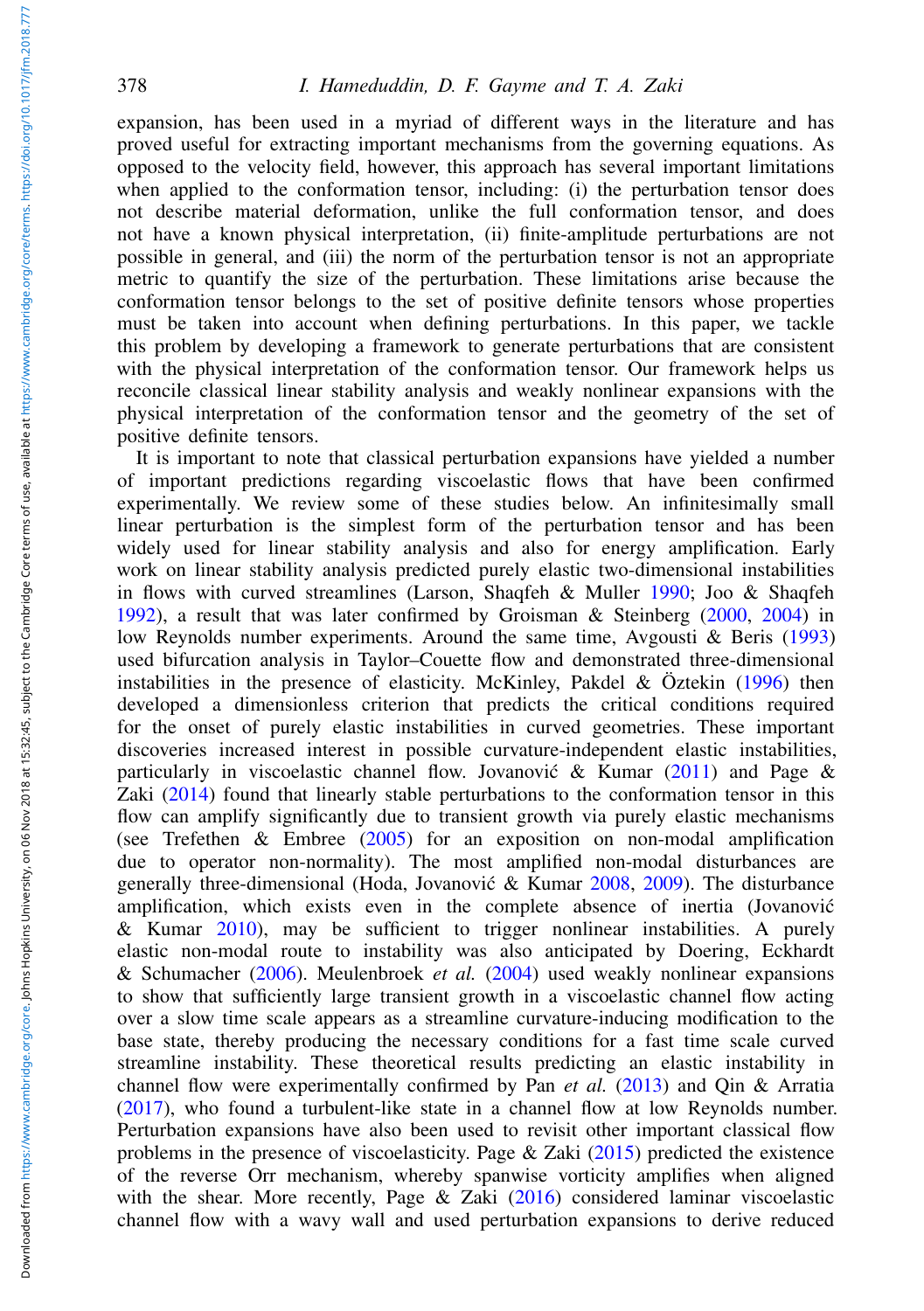dynamics in various asymptotic limits. That work revealed the existence of an elastic critical layer that mediates the dynamics, and the theoretical predictions were partially reproduced in experiments by Haward *et al.* [\(2018\)](#page-28-4).

Despite the success described above, the standard approach to perturbing the conformation tensor is not fully satisfactory, as outlined below. Since the eigenvalues of the conformation tensor are the principal stretches of the polymer, the conformation tensor is a positive definite tensor. Such tensors do not form a vector space. As a result, several issues arise with the standard approach to perturbations that do not arise when we perturb a vector space quantity like the velocity field. Firstly, the perturbation tensor used in the standard approach is not a conformation tensor, but rather a symmetric tensor that can only be interpreted component-wise. Thus, quantities that depend on the tensorial nature of the perturbation do not carry the desired physical interpretation, e.g. the eigenvalues are not necessarily positive and are no longer representative of the principal stretches of the polymer. Secondly, the perturbation magnitude may be severely limited because such perturbations are guaranteed to be valid only in an infinitesimal sense and thus a finite-amplitude perturbation may violate the positive-definiteness requirement on the conformation tensor. The amplitude of the perturbation must therefore be constrained or verified against the positive-definiteness condition. An example of such an issue arises when generalizing the approach by Stuart [\(1958\)](#page-29-14) to viscoelastic flows. That approach uses a base state augmented with the associated linear modes at finite amplitude to describe a saturated nonlinear flow state. A third issue that arises is that there is no appropriate functional norm that can be used to quantify the magnitude of the conformation tensor and the perturbation. For example, in the context of energy stability Doering *et al.* [\(2006\)](#page-28-3) noted that the elastic energy was problematic because it was not strictly a metric and did not satisfy the triangle inequality. In prior work, these issues, and others that arise because the conformation tensor is not a vector space quantity, are frequently concealed because the polymer stress is used instead of the conformation tensor. While the former does not strictly need to be positive definite, it is positive definite up to an additive constant for most models of interest. Furthermore, the dynamics are usually expressed in terms of the conformation tensor rather than the polymer stress.

In a recent paper, Hameduddin *et al.* [\(2018\)](#page-28-5) established a theoretical foundation to quantify fluctuations of the conformation tensor in fully turbulent viscoelastic flows; see Graham [\(2018\)](#page-28-6) for a review of that work. The present study utilizes that foundation and extends it to formulate a geometrically and physically consistent approach to generate small perturbations to the conformation tensor, analogous to a weakly nonlinear expansion of the velocity field. Our approach relies on exploiting the interpretation of the conformation tensor as the left Cauchy–Green tensor associated with the polymer deformation and the geometry of the manifold of positive definite tensors. The perturbation is cast as a sequence of successively smaller deformations to the base state. When specialized to a single deformation, our approach reduces to the standard approach used for linear perturbations but now with an explicit underlying physical interpretation and also an inherent geometric structure derived from the manifold geometry. Our framework provides new physical insights into polymer dynamics, and has implications for studies utilizing small perturbations to the conformation tensor since it resolves the outstanding issues with the standard approach that were highlighted in this introduction. Namely, the framework generates perturbation tensors that are physically meaningful as left Cauchy–Green tensors representing the perturbation polymer deformation. It also provides a way to generate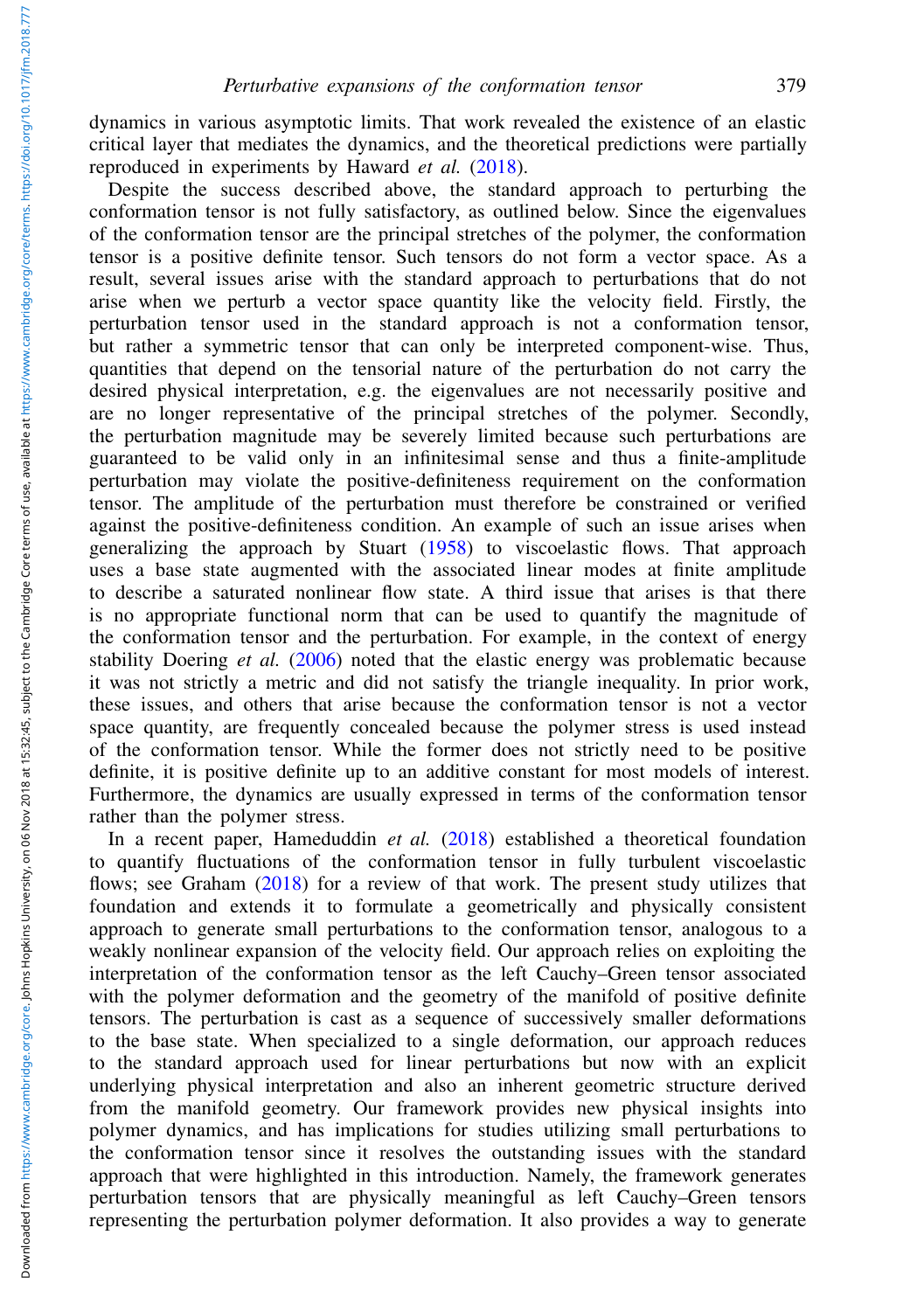finite-amplitude perturbations whose size can be quantified using the geometric structure of the set of positive definite tensors. In addition, explicit relationships can be found between the present and standard approaches used for generating small perturbations, both linear and weakly nonlinear. These relationships enrich our understanding of the approaches used so far in the literature.

The present paper is organized as follows. The necessary background from Hameduddin *et al.* [\(2018\)](#page-28-5) is provided in §§ [2](#page-3-0) and [3.1](#page-5-0) for the benefit of the reader, and in order to ensure that the present development is fully self-contained. In  $\S 2$  $\S 2$ we introduce the geometry of the set of positive definite tensors, and the geometric decomposition of the conformation tensor in  $\S 3.1$ . The main theoretical results are developed in the remainder of  $\S$ [3,](#page-5-1) and the evolution equations for the perturbations are derived in § [4.](#page-10-0) Finally, in § [5,](#page-14-0) we illustrate our approach using direct numerical simulations of the nonlinear evolution of viscoelastic Tollmien–Schlichting waves (Lee & Zaki  $2017$ ). The conclusions of the paper are offered in §[6.](#page-25-0)

## <span id="page-3-0"></span>2. Geometry

The set of second-order positive definite tensors,  $Pos_3$ , does not form a vector space because it is not closed under arbitrary linear combinations. The standard zero element and additive inverses, such as those used in the space of symmetric second-order tensors,  $Sym_3$ , are also not part of  $Pos_3$ . As a result, the Frobenius norm, which is the Euclidean norm in  $Sym_3$ , is not a meaningful quantity for the elements of  $Pos_3$ , and thus the Euclidean distance between tensors is also not meaningful. Geometrically, Euclidean paths in Pos<sub>3</sub> are not analogous to straight lines in  $\mathbb{R}^3$  because they cannot be arbitrarily extended. Namely, for the path

<span id="page-3-2"></span>
$$
\mathbf{X}(r) = (1 - r)\mathbf{A} + r\mathbf{B},\tag{2.1}
$$

the tensor  $X(r)$  is guaranteed to be in Pos<sub>3</sub> for any  $A, B \in \text{Pos}_3$  only if  $r \in [0, 1]$ . The inability to coherently define magnitudes, distances and shortest paths makes analysing the dynamics of quantities without an underlying geometric structure a difficult proposition.

The celebrated success of linear stability theory, which is founded on infinitesimal additive perturbations to the conformation tensor, is owed to the tangent space structure of Pos<sub>3</sub>. An application of Weyl's theorem can be used to show that  $Sym_3$ is the local tangent space everywhere on  $Pos_3$ . Thus, a sufficiently small additive perturbation by a symmetric tensor keeps the base-state conformation tensor,  $\overline{C}$ , on **Pos**<sub>3</sub>. By assuming that perturbations are arbitrarily small, linear stability theory usually ignores the precise sense in which the perturbation, or distance between  $\overline{c}$  and the perturbed tensor, must be sufficiently small. This distance, which may be important in comparing the effect of different linear modes or for generating finite-amplitude perturbations in numerical calculations, cannot be evaluated using Euclidean distances because **Pos**<sub>3</sub> is non-Euclidean. For example, let  $\overline{C} = I$  and the conformation tensor, *C*, be given by

<span id="page-3-1"></span>
$$
\mathbf{C} = \overline{\mathbf{C}} + \varepsilon \mathbf{I} = (1 + \varepsilon)\mathbf{I},\tag{2.2}
$$

where  $\varepsilon \in \mathbb{R}$  is a perturbation parameter. The positive-definiteness constraint is satisfied for all positive  $\varepsilon$ , but we require  $|\varepsilon| < 1$  if  $\varepsilon$  is negative. However, the Euclidean distance from  $\overline{c}$  is the same for both positive and negative  $\varepsilon$ .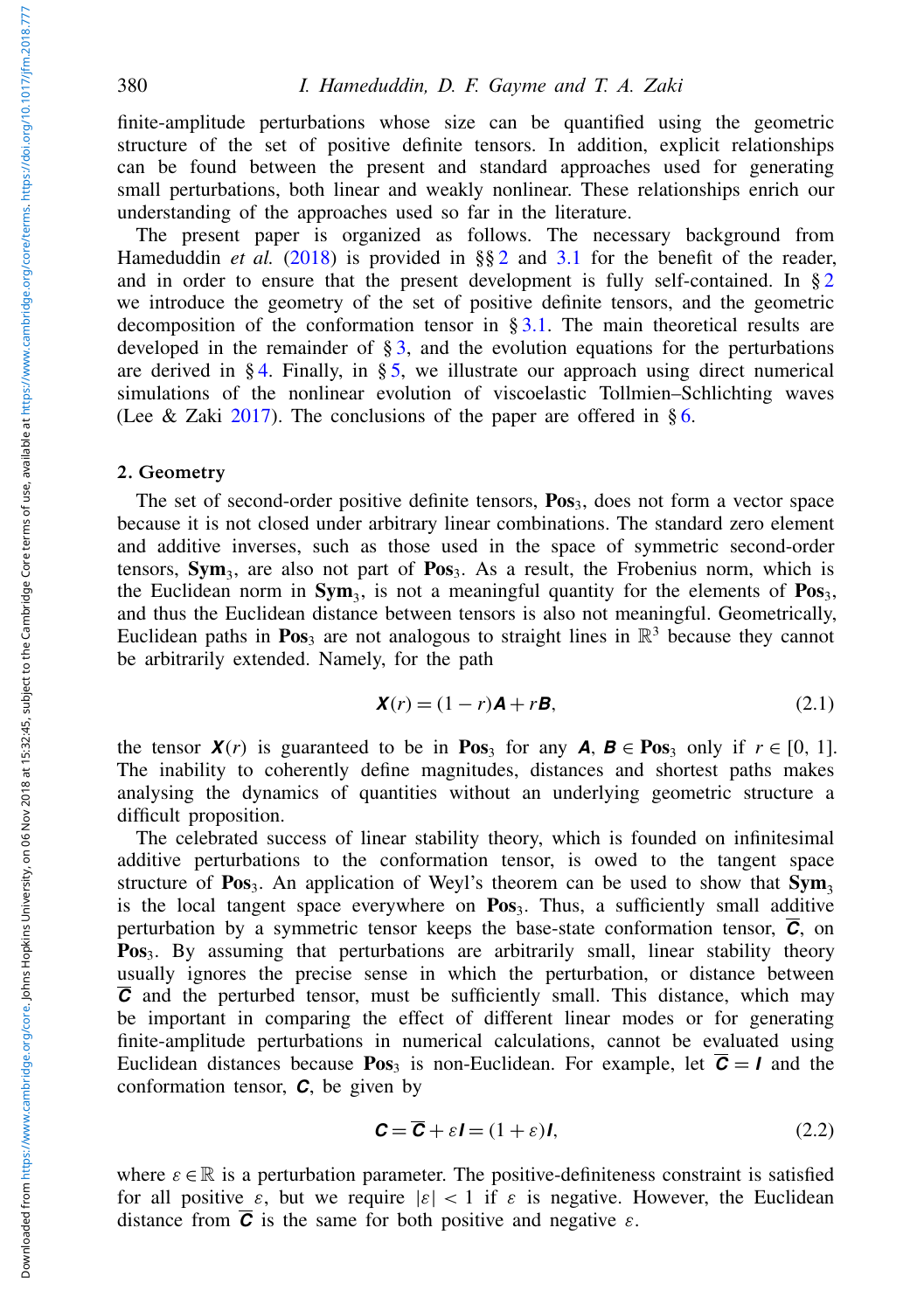$$
\left(\frac{1}{1+|\varepsilon|}\right)I = (1-|\varepsilon|+|\varepsilon|^2-|\varepsilon|^3+\cdots)I,\tag{2.3}
$$

which means that a negative  $\varepsilon$  in [\(2.2\)](#page-3-1) is equivalent to a physical contraction up to  $O(\varepsilon^2)$ , an approximation that may be inadequate. It is not clear how to generalize the approach used for the simplified example presented here to more general cases. This discussion highlights the importance of defining a consistent geometry on  $Pos_3$ that allows us to measure distances and define shortest paths. In what follows, we define such a non-Euclidean geometry on  $Pos_3$ . Although  $Pos_3$  does not form a vector space, it does have a rich geometric structure. In particular,  $Pos_3$  is a Cartan–Hadamard manifold: a simply connected, geodesically complete Riemannian manifold with seminegative curvature (Lang [2001\)](#page-29-16). By an abuse of notation, we will refer to both the set of positive definite tensors, as well as the associated Riemannian manifold, as  $Pos_3$ . We will describe some important aspects of this geometry below. We refer the interested reader to Hameduddin *et al.* [\(2018\)](#page-28-5) and Lang [\(2001\)](#page-29-16) for more complete descriptions.

The set,  $Pos_3$ , is an open subset of  $\mathbb{R}^{3\times 3}$  and is therefore a manifold. By invoking the Fréchet derivative, it is easy to show that  $Sym_3$  is the tangent space at each point on the manifold. The Riemannian structure on  $Pos_3$  equips the tangent space at each  $Y \in \text{Pos}_3$  with a scalar product

<span id="page-4-2"></span>
$$
[\mathcal{A}, \mathcal{B}]_Y = \text{tr}\,(\mathbf{Y}^{-1} \cdot \mathcal{A} \cdot \mathbf{Y}^{-1} \cdot \mathcal{B}),\tag{2.4}
$$

where  $A, B \in Sym_3$ . The collection of all the scalar products forms the Riemannian metric on Pos<sub>3</sub>. The Riemannian metric can be used to define a local distance metric at each  $A \in Pos_3$ . The length of a path on **Pos**<sub>3</sub> can be calculated by patching together the local distance functions.

The manifold,  $Pos_3$ , is geodesically complete: there is a unique, distance-minimizing curve on **Pos**<sub>3</sub> between every **A**,  $\vec{B} \in \text{Pos}_3$ , called the geodesic, which can also be arbitrarily extended. The geodesic is given by

<span id="page-4-0"></span>
$$
\mathbf{X}(r) = \mathbf{A} \mathbf{H}_r \mathbf{B} = \mathbf{A}^{1/2} \cdot (\mathbf{A}^{-1/2} \cdot \mathbf{B} \cdot \mathbf{A}^{-1/2})^r \cdot \mathbf{A}^{1/2}, \quad r \in [0, 1].
$$
 (2.5)

The curve  $X(r)$  remains a geodesic on Pos<sub>3</sub> for any  $r \in [a, b] \subset \mathbb{R}$ . Geodesically complete curves on a Riemannian manifold are analogous to straight lines in Euclidean space.

The minimizing distance between  $A, B \in Pos_3$ , the geodesic distance, is given by

<span id="page-4-1"></span>
$$
d(\mathbf{A}, \mathbf{B}) = \sqrt{\text{tr} \, \log^2(\mathbf{A}^{-1/2} \cdot \mathbf{B} \cdot \mathbf{A}^{-1/2})},\tag{2.6}
$$

where log here refers to the matrix logarithm. By the Hopf–Rinow theorem,  $Pos_3$  is a complete metric space under the distance function  $d(\cdot, \cdot)$ , and thus the geodesic distance is a natural analogue to the standard 2-norm in a Euclidean space. The distance has other properties that accord well with our natural geometric intuitions. We outline some of these below.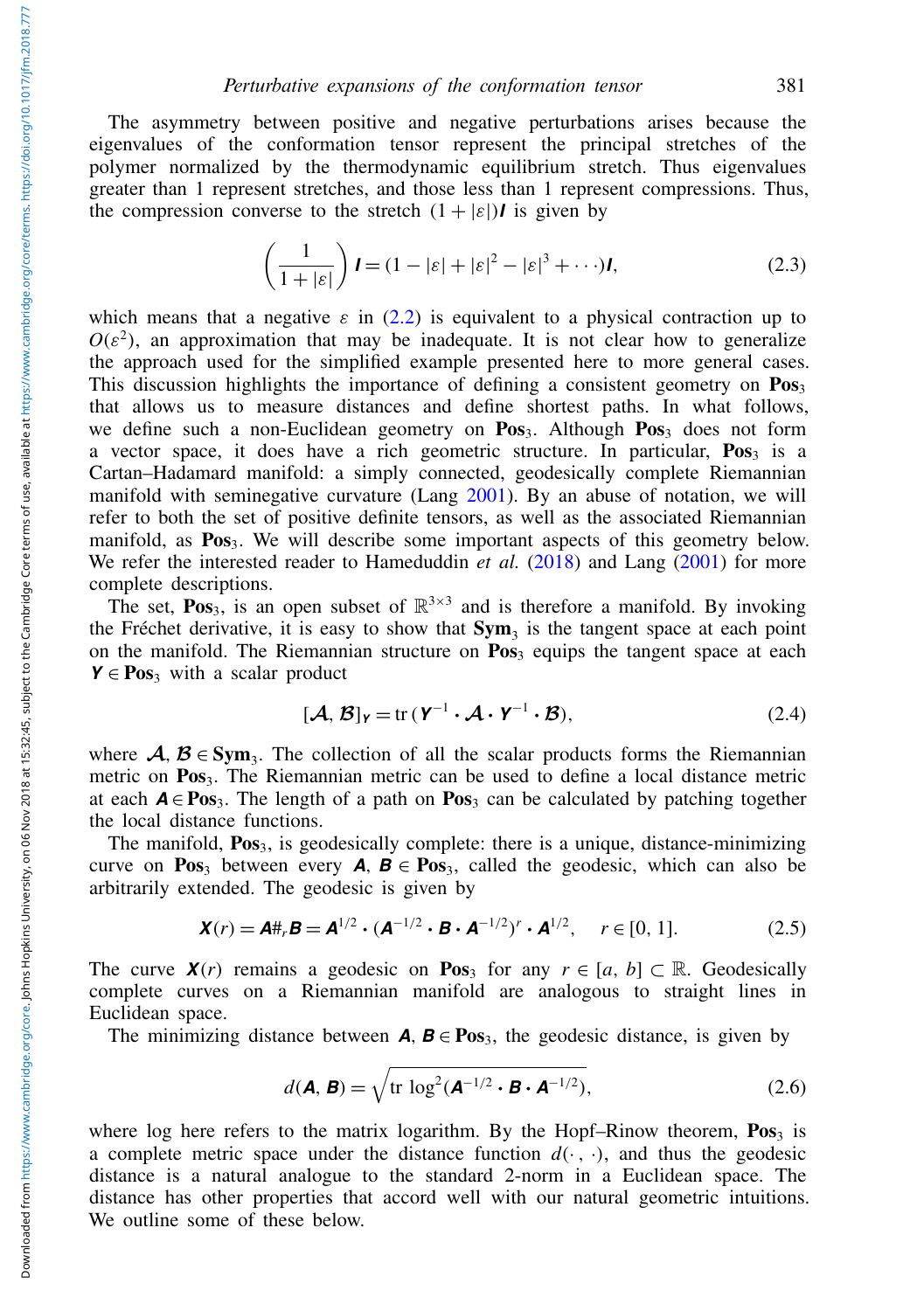(i) The Euclidean norm in Euclidean space is invariant under translations (affine invariance). In an analogous manner, the distance metric is invariant under the action of the general linear group,  $GL_3$ ,

$$
d(\mathbf{A}, \mathbf{B}) = d(\mathbf{Y} \cdot \mathbf{A} \cdot \mathbf{Y}^{\mathsf{T}}, \mathbf{Y} \cdot \mathbf{B} \cdot \mathbf{Y}^{\mathsf{T}}),
$$
(2.7)

for any  $Y \in GL_3$ .

- (ii) The distance traversed along the Euclidean path [\(2.1\)](#page-3-2) is given by  $|r| ||\mathbf{B} \mathbf{A}||_F$ , where  $\|\cdot\|_F$  is the Frobenius norm and we restrict  $r \in [0, 1]$  in order to remain within  $Pos_3$ . Similarly, the distance along the geodesic [\(2.5\)](#page-4-0) is given by  $|r| d(A, B)$ , but the use of a consistent geometry means we can let  $r \in \mathbb{R}$ .
- (iii) The Euclidean distance between *A* and *B* is the same as the distance between −*A* and −*B*. Similarly, we have for the geodesic distance

$$
d(\mathbf{A}, \mathbf{B}) = d(\mathbf{A}^{-1}, \mathbf{B}^{-1}).
$$
\n(2.8)

This property is especially attractive from a physical point of view, since it means the distance metric treats expansions and compressions on an equal footing, unlike the Euclidean metric.

The distance metric may be viewed as the Frobenius norm or square root of the second moment invariant of  $\mathcal{B} \equiv \log(\mathbf{A}^{-1/2} \cdot \mathbf{B} \cdot \mathbf{A}^{-1/2}) \in \text{Sym}_3$ . This tensor is a tangent direction on **Pos**<sub>3</sub>. It can be shown (Hameduddin *et al.* [2018\)](#page-28-5) that the first invariant of this tensor is given by

<span id="page-5-2"></span>
$$
\text{tr}\,\mathcal{B} = \log(\det \mathcal{B}/\det \mathcal{A}),\tag{2.9}
$$

which means that tr $\mathcal B$  can be related to the ratio of the volumes (determinants) of the deformation ellipsoids associated with *A* and *B*: tr  $\mathcal{B} < 0$  if the deformation  $A \rightarrow B$  is compressive and  $tr \mathcal{B} > 0$  if it is expansive.

In the next section, we exploit the geometric structure of  $Pos_3$  introduced in this section to develop an analogue of the weakly nonlinear expansions of vector space quantities, and specialize it to the case of linear perturbations.

## <span id="page-5-1"></span>3. Perturbative expansions of the conformation tensor

## <span id="page-5-0"></span>3.1. *Geometric decomposition*

In order to generate perturbative expansions of the conformation tensor *C* about the base state  $\overline{C}$ , we first define an appropriate fluctuating conformation. For this, we follow the approach by Hameduddin *et al.* [\(2018\)](#page-28-5), which we outline below. Later, we will also exploit this approach to generate the perturbative expansion we are seeking.

The conformation tensor, *C*, is the left Cauchy–Green tensor associated with the polymer deformation (Rajagopal & Srinivasa [2000;](#page-29-17) Cioranescu, Girault & Rajagopal [2016\)](#page-28-7)

$$
\mathbf{C} = \mathbf{F} \cdot \mathbf{F}^{\mathsf{T}},\tag{3.1}
$$

where  $\boldsymbol{F}$  is the total deformation gradient that describes deformation with respect to the thermodynamic equilibrium. We decompose this deformation into two: a deformation about the thermodynamic equilibrium that yields the base state, and a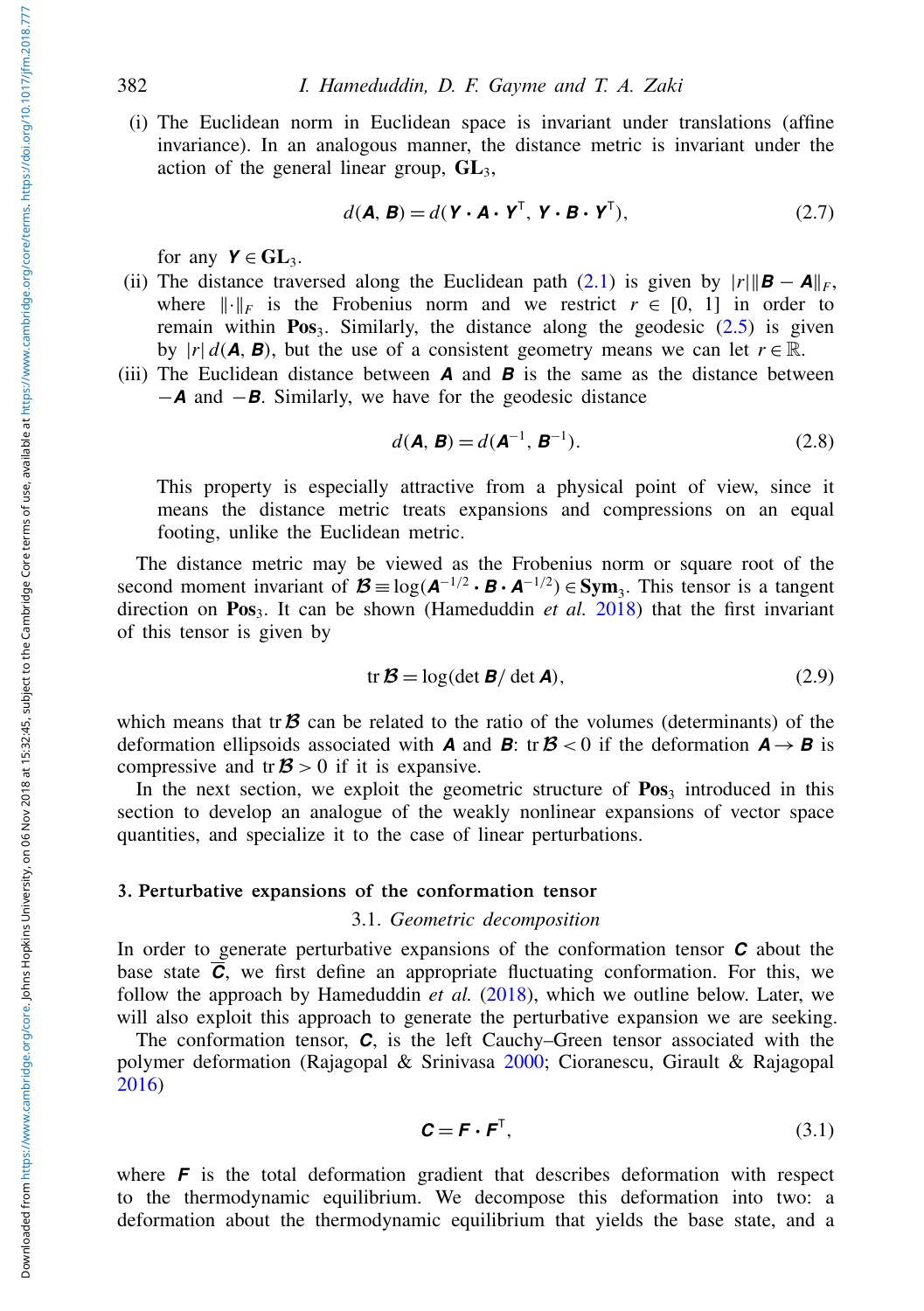deformation about the base state that yields the total deformation. Accordingly, we decompose the deformation gradient as

$$
\mathbf{F} = \overline{\mathbf{F}} \cdot \mathbf{L},\tag{3.2}
$$

where **L** is the fluctuating deformation gradient, and  $\overline{F}$  is the deformation gradient associated with *C*,

$$
\overline{F} = \overline{C}^{1/2} \cdot R. \tag{3.3}
$$

Here  $R \in SO_3$  and  $SO_3$  is the special orthogonal group. It is readily verified that  $\overline{C}$  =  $\overline{F} \cdot \overline{F}^T$ . In practice, we set  $\overline{R} = I$  (for example in § [5\)](#page-14-0). The fluctuating deformation gradient has the associated tensor  $G = L \cdot L^T$ , which satisfies the relationship

<span id="page-6-2"></span>
$$
\mathbf{C} = \overline{\mathbf{F}} \cdot \mathbf{G} \cdot \overline{\mathbf{F}}^{\mathrm{T}}.\tag{3.4}
$$

The tensor *G* is positive definite and is equivalent to *C*, but is transformed so that  $C = \overline{C}$  if and only if  $G = I$ . Thus *G* acts as a conformation tensor representing the fluctuation of  $C$  around  $\overline{C}$ .

The geometry of  $Pos_3$  can be used to quantify the fluctuating polymer deformation. Using  $(2.6)$ , the geodesic distance between **C** and  $\overline{C}$  can be written as

$$
d(\overline{\mathbf{C}}, \mathbf{C}) = d(\mathbf{I}, \mathbf{G}) = \sqrt{\text{tr}\,\mathbf{G}^2},\tag{3.5}
$$

where  $\mathcal{G} \equiv \log \mathbf{G}$ , and is a measure of the magnitude of the fluctuation. Similarly, we can evaluate whether a deformation is compressive or expansive with respect to the base state by examining the logarithmic volume ratio, tr $\mathcal{G}$ .

## <span id="page-6-3"></span>3.2. *Weakly nonlinear deformations*

A weakly nonlinear expansion up to the *N*th power of the velocity field is given by

<span id="page-6-1"></span>
$$
\mathbf{u} = \overline{\mathbf{u}} + \mathbf{u}' = \overline{\mathbf{u}} + \sum_{k=1}^{N} \varepsilon^{k} \mathbf{u}_{(k)},
$$
\n(3.6)

where  $u_{(k)}(x, t)$  for  $k \in [1, N]$  are velocities. A similar expansion for *C* is inappropriate because it is positive definite and there is no *a priori* guarantee on this property. In order to obtain an analogous expansion for the conformation tensor, we generalize the approach we used in the previous subsection by multiplicatively decomposing the fluctuating deformation gradient into *N* separate components. The construction of this fluctuating deformation gradient, denoted  $\vec{L}_{wnl}$ , through a series of successively smaller deformations is illustrated in figure [2.](#page-7-0) Mathematically, we write

<span id="page-6-0"></span>
$$
\mathbf{L}_{\text{wall}} = \mathbf{L}_{(1)}^{\varepsilon} \cdot \mathbf{L}_{(2)}^{\varepsilon^2} \cdot \dots \cdot \mathbf{L}_{(N)}^{\varepsilon^N}.
$$
\n(3.7)

We further assume that each  $\mathbf{L}_{ik}^{\varepsilon^k}$  $\int_{(k)}^{\varepsilon^*}$  in [\(3.7\)](#page-6-0) is rotation-free. By the polar decomposition and the requirement that det  $\mathcal{L}_{(k)} > 0$ , this assumption implies that each  $\mathcal{L}_{(k)}$  is positive definite. Although each *L*(*k*) is rotation-free, the overall fluctuating deformation gradient  $L<sub>wall</sub>$  given by [\(3.7\)](#page-6-0) is not because the product of positive definite tensors is not necessarily positive definite. The rotation appears if the principal axes of  $L_{(k)}$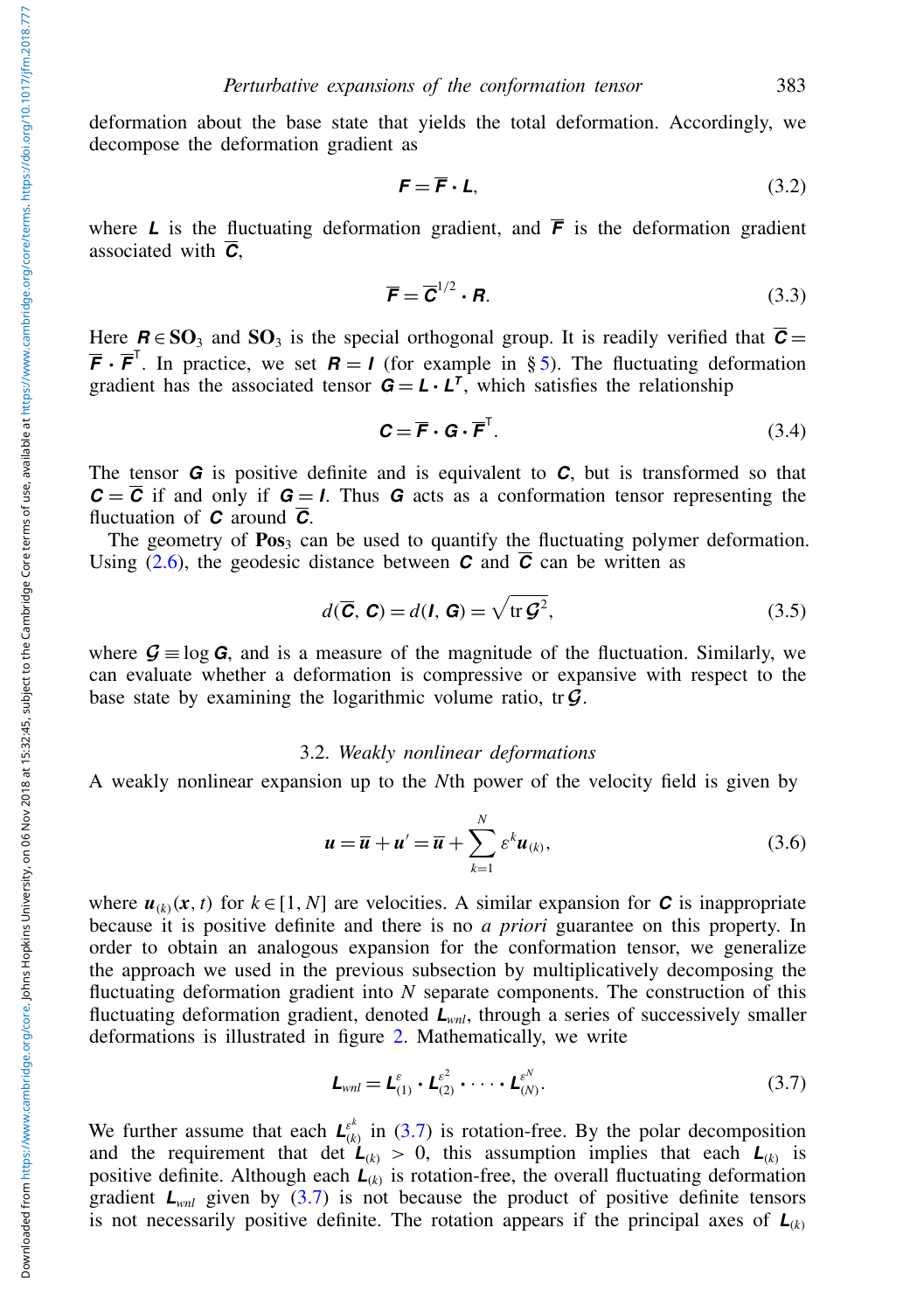

FIGURE 1. Schematic of the geometric decomposition, adapted from Hameduddin *et al.* [\(2018\)](#page-28-5).

<span id="page-7-0"></span>

FIGURE 2. Schematic of a weakly nonlinear deformation, consisting of a sequence of successively smaller deformations.

and  $L_{(k')}$ , when  $k \neq k'$ , are misaligned. The deformation gradient  $L_{\text{wall}}$  is also not necessarily the same as *L* defined previously. However, since  $L_{wnl} \cdot L_{wnl}^T = L \cdot L^T = G$ , the polar decomposition can be used to show that  $L_{wnl} = V \cdot L$  for some rotation tensor *V*.

Each deformation gradient  $\mathcal{L}_{ik}^{\varepsilon^k}$  $\int_{(k)}^{\varepsilon^*}$  in [\(3.7\)](#page-6-0) has an associated left Cauchy–Green tensor,  $\boldsymbol{G}^{\varepsilon^k}_{(k)} = \boldsymbol{L}^{\varepsilon^k}_{(k)}$  $\frac{\varepsilon^k}{(k)}$  •  $(\mathbf{L}_{(k)}^{\varepsilon^k}$  $(\epsilon_k^k)$ <sup>T</sup>, which can be viewed as a geodesic of length  $|\epsilon|^k ||\mathcal{G}_{(k)}|| \sim |\epsilon|^k$  on Pos<sub>3</sub> emanating from *I* and can be expressed conveniently as

<span id="page-7-1"></span>
$$
\mathbf{G}_{(k)}^{\varepsilon^k} = e^{\varepsilon^k \mathbf{G}_{(k)}},\tag{3.8}
$$

where  $e^{\mathcal{A}}$  is the matrix exponential of  $\mathcal{A}, \mathcal{G}_{(k)} \in \text{Sym}_3$  are tangents on Pos<sub>3</sub>, and  $\mathcal{G}_{(0)} =$ 0. With [\(3.8\)](#page-7-1), it is easy to show that det  $L_{wnl} > 0$ , which means that  $L_{wnl}$  is a physically admissible deformation gradient.

The tangents on  $Pos_3, G_{(k)}$ , can be used to physically characterize the perturbation deformation. The associated deformation gradient is given by  $L_{(k)}^{\varepsilon^k} = e^{\varepsilon^k \mathcal{G}_{(k)}/2}$ . When  $\mathcal{G}_{(k)}$  is diagonal,  $\mathcal{L}_{(k)}^{\varepsilon^k}$  $\epsilon_{(k)}^{\epsilon}$  is diagonal and thus the deformation is a shear-free distortion, or solely altering the volume ratio. On the other hand, when  $\text{tr } \mathcal{G}_{(k)} = 0$ , then det  $\mathcal{L}_{(k)}^{\varepsilon^k} = 1$ , and the deformation is purely shearing, or volume-ratio preserving.

<span id="page-7-3"></span>Using the square root of  $(3.8)$  in  $(3.7)$ , the left Cauchy–Green tensor **G** is given by

<span id="page-7-2"></span>
$$
\mathbf{G} = e^{\varepsilon \mathbf{G}_{(1)}/2} \cdot \dots \cdot e^{\varepsilon^{N-1} \mathbf{G}_{(N-1)}/2} \cdot e^{\varepsilon^{N} \mathbf{G}_{(N)}} \cdot e^{\varepsilon^{N-1} \mathbf{G}_{(N-1)}/2} \cdot \dots \cdot e^{\varepsilon \mathbf{G}_{(1)}/2}
$$
(3.9)  
=  $\mathbf{I} + \varepsilon \mathbf{G}_{(1)} + \varepsilon^2 \left( \frac{\mathbf{G}_{(1)}^2}{2} + \mathbf{G}_{(2)} \right) + \varepsilon^3 \left( \frac{\mathbf{G}_{(1)}^3}{6} + \text{sym} \left( \mathbf{G}_{(1)} \cdot \mathbf{G}_{(2)} \right) + \mathbf{G}_{(3)} \right) + \dots$ (3.10)

The second equality made use of the matrix exponential  $e^{i\epsilon \mathcal{G}_{(k)}} = \sum_{p=0}^{\infty} \epsilon^{kp} \mathcal{G}_{(k)}^p / p!$ . The form  $(3.10)$  is a series expansion of the conformation tensor that serves as an analogue to the weakly nonlinear expansion of the velocity in  $(3.6)$ . In fact, the terms in  $(3.10)$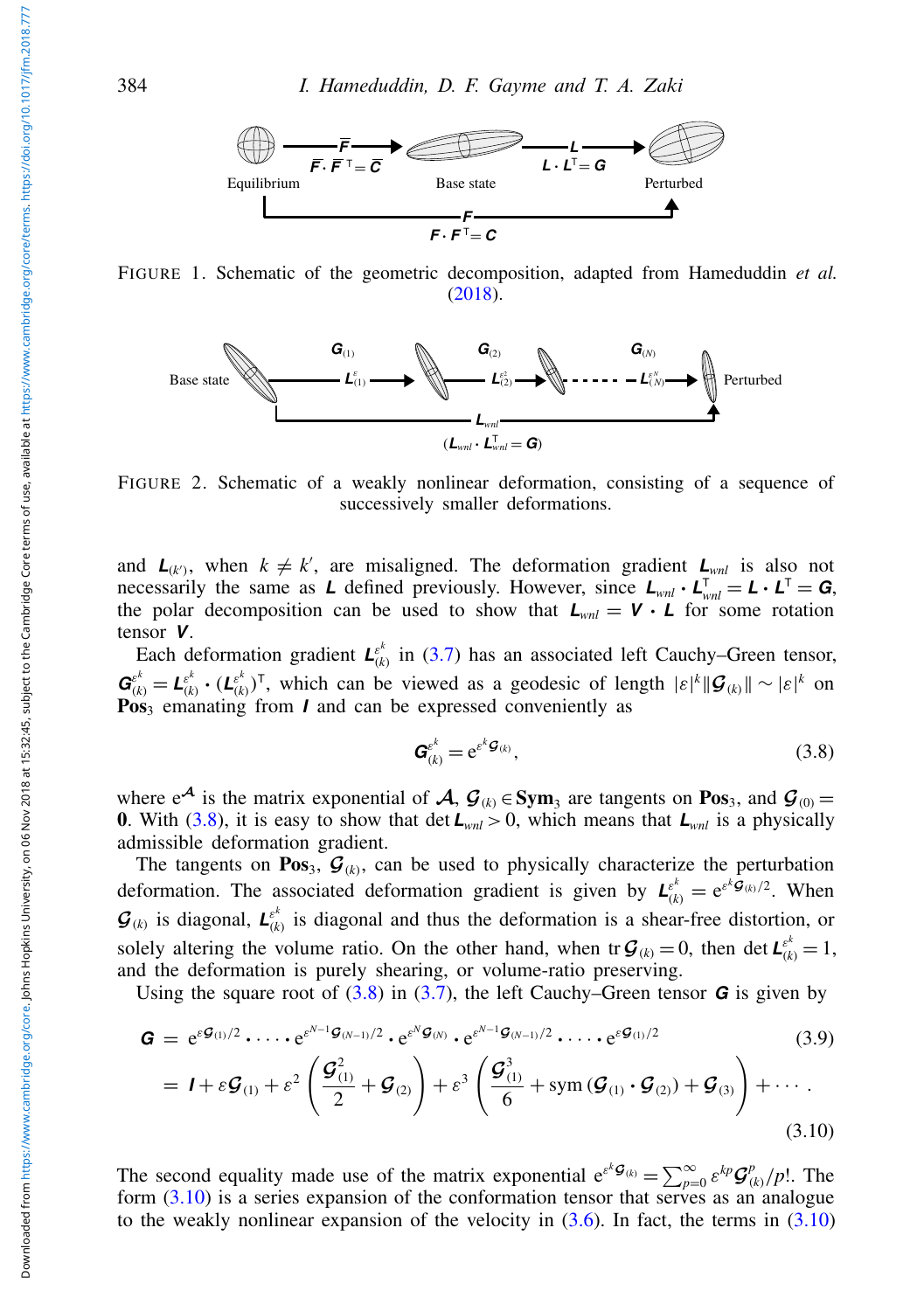<span id="page-8-0"></span>

FIGURE 3. (Colour online) Illustration of weakly nonlinear deformation when  $N = 2$ . In this case, the deformation corresponds to a piecewise geodesic on  $Pos_3$ . The thick black lines represent geodesics and dashed lines are Euclidean paths on  $Pos_3$ .

can be related to the standard weakly nonlinear expansion of the conformation tensor,  $C = \overline{C} + \sum_{k=1}^{\infty} \varepsilon^{k} C_{(k)}$ . The difference between  $C_{(k)}$  and  $G_{(k)}$  is that the latter can be related to a polymer perturbation deformation by means of the framework introduced above. Furthermore, equation  $(3.10)$  shows that the  $\mathbf{C}_{(k)}$  are not independent of one another, even before the expansion is applied in the governing equations to examine the dynamics. This behaviour is consistent with the curved geometry of  $Pos_3$ because, unlike in Euclidean space, the characteristics of a particular perturbation depend on the location on the manifold where the perturbation is applied. In this view of the geometry, the deformation associated with  $\mathcal{L}_{(n)}^{\varepsilon^n}$  is a perturbation to the (*n*) deformation associated with  $\mathcal{L}_{(1)}^{\varepsilon} \cdot \mathcal{L}_{(2)}^{\varepsilon^2}$  $\iota_{(2)}^{\varepsilon^2}$  · · · · · *L*<sub>(*n*-1)</sub> and thus the *n*th-order term in the series expansion must depend on all  $\mathcal{G}_{(k)}$  with  $k = 1, \ldots, n$ . The behaviour is also consistent with a physical understanding of successive deformations of the polymer; a deformation is only sensible with respect to an existing configuration and is thus dependent on it from the point of view of an independent observer.

One aspect of the relationship between the present approach of decomposing the total deformation into a series of successive deformations (cf. figure [2\)](#page-7-0) and the geometry of  $Pos_3$  is that the left Cauchy–Green tensor associated with each deformation is chosen to be a geodesic emanating from *I*. Another direct connection between geodesics on **Pos**<sub>3</sub> and the overall deformation represented by  $\boldsymbol{G}$  can be made when  $N \le 2$ . When  $N = 1$ ,  $G = e^{\varepsilon G_{(1)}}$  is simply a geodesic of length ∼ $\varepsilon$  emanating from *I* in the direction  $\mathcal{G}_{(1)}$ . When  $N = 2$ , we have

$$
\mathbf{G} = e^{\varepsilon \mathcal{G}_{(1)}/2} \cdot e^{\varepsilon^2 \mathcal{G}_{(2)}} \cdot e^{\varepsilon \mathcal{G}_{(1)}/2}, \tag{3.11}
$$

which implies that *G* is 'piecewise geodesic': it consists of a geodesic of length  $\sim \varepsilon$ emanating from *I* in the direction  $\mathcal{G}_{(1)}$ , followed by a geodesic of length  $\sim \varepsilon^2$  in the direction  $\mathcal{G}_{(2)}$ , as illustrated in figure [3.](#page-8-0) Such an interpretation is not generally possible for  $N > 2$  because then  $e^{\varepsilon \mathcal{G}_{(1)}/2} \cdots e^{\varepsilon^{N-1} \mathcal{G}_{(N-1)}/2}$  need not be in **Pos**<sub>3</sub>. If we assume that  $\mathcal{G}_{(1)}, \ldots, \mathcal{G}_{(N-1)}$  are commutative with respect to multiplication, then

$$
e^{\varepsilon \mathcal{G}_{(1)}/2} \cdot \dots \cdot e^{\varepsilon^{N-1} \mathcal{G}_{(N-1)}/2} = e^{\frac{1}{2} \sum_{k=1}^{N-1} \varepsilon^k \mathcal{G}_{(k)}} \in \text{Pos}_3. \tag{3.12}
$$

Thus, in this case, the interpretation of the successive deformations as a piecewise geodesic on  $Pos_3$  holds for arbitrary N. The inability to extend the piecewise geodesic interpretation to arbitrary *N* arises because successive deformations are, in general, physically misaligned and thus, by the polar decomposition, a rotation is imparted to the deformation gradient that depends on the order in which successive intermediate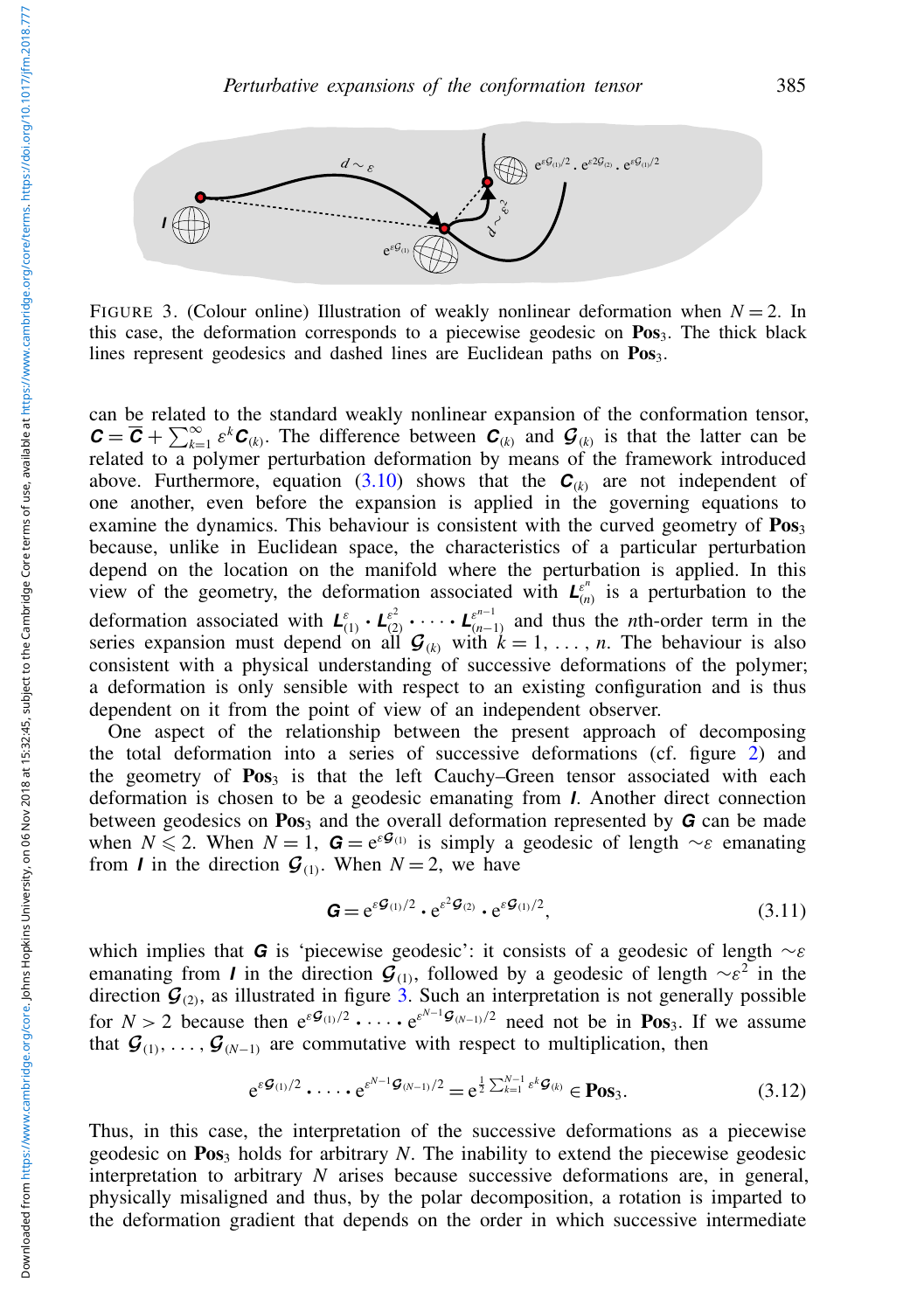deformations were performed. This order of the intermediate deformations is only relevant when  $N \ge 2$ . When the deformations are physically aligned, the overall deformation gradient is positive definite: it has no associated rotation and the order of the intermediate deformations can be arbitrarily changed.

An alternative to the present approach for generating a series expansion of *G* is to expand the tangent vector on  $Pos_3$ :

<span id="page-9-0"></span>
$$
\mathbf{G} = \exp\left(\sum_{k=1}^{N} \varepsilon^{k} \mathbf{G}_{(k)}\right) = \mathbf{I} + \sum_{k=1}^{N} \varepsilon^{k} \mathbf{G}_{(k)} + \frac{1}{2} \left(\sum_{k=1}^{N} \varepsilon^{k} \mathbf{G}_{(k)}\right)^{2} + \cdots
$$
 (3.13)

It is easy to show that our proposed approach  $(3.10)$  and the alternative  $(3.13)$  are equivalent if  $\mathcal{G}_{(1)}, \ldots, \mathcal{G}_{(N)}$  are commutative with respect to multiplication. When commutativity is not satisfied, the two approaches are still equivalent up to  $O(\varepsilon^4)$ . The drawback with using  $(3.13)$  is that the individual terms of the expansion cannot be associated with a polymer deformation because  $e^{A+B} \neq e^A \cdot e^B$ . The expansion [\(3.13\)](#page-9-0) also cannot be related to the geometry of  $Pos_3$  in the same way as  $(3.10)$ .

We developed an approach to generate a perturbation deformation of the polymers with arbitrarily many deformations. The magnitudes of the deformations are of successively higher order with respect to the distance metric on the manifold. We next consider the case of linear perturbations, where a single deformation is involved.

## 3.3. *Linear perturbations*

We can generate a small perturbation about  $\overline{C}$  by translating the conformation tensor along a geodesic emanating from  $\overline{C}$ . This can be accomplished by setting

<span id="page-9-1"></span>
$$
\mathbf{G} = \mathbf{H}_{\varepsilon} e^{\mathbf{G}_{(1)}} = e^{\varepsilon \mathbf{G}_{(1)}},\tag{3.14}
$$

where  $\mathcal{G}_{(1)}$  is a prescribed tangent on Pos<sub>3</sub>,  $\varepsilon \in \mathbb{R}$  and  $d(I, e^{\varepsilon \mathcal{G}_{(1)}}) = |\varepsilon| \|\mathcal{G}_{(1)}\| \sim \varepsilon$ . The parameter  $\varepsilon$  here represents the amount of volumetric deformation encoded in the perturbation because the volume of **G** is given by det  $G = e^{e^{tr} G_{(1)}}$ , or equivalently det  $\mathbf{C} = c^{\varepsilon}$  det  $\overline{\mathbf{C}}$  for constant  $c = e^{\text{tr}\mathbf{G}_{(1)}}$ . The expression [\(3.14\)](#page-9-1) is valid, in a kinematic sense, for all  $\varepsilon \in \mathbb{R}$ . In the case when  $\varepsilon \to 0$ , we may approximate the matrix exponential,  $e^{\varepsilon \mathcal{G}_{(1)}} = \sum_{k=0}^{\infty} \varepsilon^{k} \mathcal{G}_{(1)}^{k}/k!$ , as

<span id="page-9-2"></span>
$$
\mathbf{G} = e^{\varepsilon \mathcal{G}_{(1)}} = \mathbf{I} + \varepsilon \mathcal{G}_{(1)} + O(\varepsilon^2 e^{\varepsilon}),
$$
(3.15)

where the truncation error is based on the bounds derived by Suzuki [\(1976\)](#page-29-18). The result  $(3.15)$  is the same as the weakly nonlinear expansion  $(3.10)$  with

$$
\mathcal{G}_{(2)} = \mathcal{G}_{(3)} = \cdots = \mathcal{G}_{(N)} = 0.
$$
\n(3.16)

Multiplying  $(3.15)$  by  $\overline{F}$  on both sides, we obtain

$$
\mathbf{C} = \overline{\mathbf{C}} + \varepsilon \mathbf{C}_{(1)} + O(\varepsilon^2 e^{\varepsilon}), \tag{3.17}
$$

where  $\mathbf{C}_{(1)} = \mathbf{F} \cdot \mathbf{G}_{(1)} \cdot \mathbf{F}^{\mathsf{T}}$ , which is similar to the standard approach involving an additive perturbation to  $\overline{C}$ . However, now the fluctuation,  $C' = \varepsilon C_{(1)}$ , has a clear interpretation as a tangent to the manifold at the base point  $\overline{C}$ . Furthermore, the normalization of  $C'$  is proportional to the geodesic distance away from  $\overline{C}$  on Pos<sub>3</sub>.

The geometric structure on  $Pos_3$  supplies us with the natural scalar product to be used in the analysis of linear perturbations. This scalar product, which depends on  $\overline{C}$ , is induced by the global distance metric on **Pos**<sub>3</sub> and is given in  $(2.4)$ . If we use the form of the additive perturbation given in  $(3.15)$ , the natural scalar product reduces to the standard Frobenius norm. By taking the base point into account, equation  $(2.4)$ also allows us to compare the norm of tangent vectors at different base points.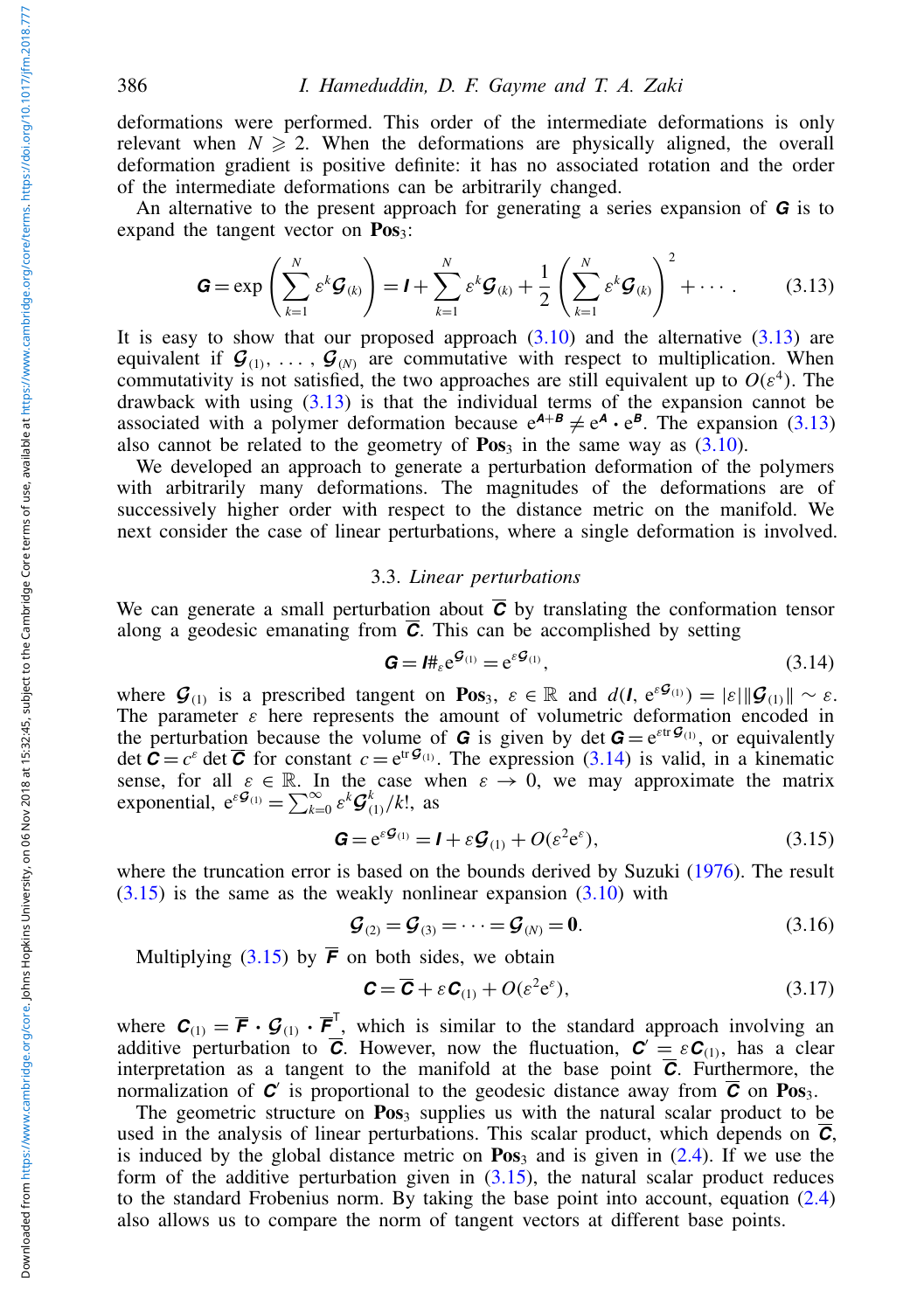## <span id="page-10-0"></span>4. Evolution of perturbative deformations

In this section we derive the evolution equations for the first two fluctuating terms in the weakly nonlinear expansion/deformation of the velocity field/conformation tensor (coefficients of order  $\varepsilon$  and  $\varepsilon^2$ ). Here we assume the governing equations for the dimensionless velocity,  $\boldsymbol{u}$ , and conformation tensor,  $\boldsymbol{C}$ , are given by

$$
\nabla \cdot \mathbf{u} = 0,\tag{4.1}
$$

<span id="page-10-7"></span><span id="page-10-6"></span><span id="page-10-1"></span>
$$
\frac{\mathrm{D}u}{\mathrm{D}t} = -\nabla p + \frac{\beta}{Re} \Delta u + \frac{1-\beta}{Re} \nabla \cdot \mathbf{T},\tag{4.2}
$$

$$
\stackrel{\nabla}{\mathbf{C}} = -\mathbf{T},\tag{4.3}
$$

where  $D(\cdot)/Dt = \partial_t(\cdot) + u_k \partial_k(\cdot)$  is the convective derivative,  $\overline{A} = DA/Dt - 2$  sym ( $A \cdot \nabla u$ ) is the upper-convected Maxwell derivative of *A*, sym  $(A) = (A + A^{T})/2$  is the symmetric part of  $\vec{A}$ ,  $p$  is the dimensionless pressure and  $\vec{T} = \vec{T}(\vec{C})$  is the polymer stress. In [\(4.2\)](#page-10-1),  $Re = \tau_{viscous}/\tau_{inertial}$  is the Reynolds number, where  $\tau_{viscous}$  and  $\tau_{inertial}$  are the viscous and inertial time scales, and  $\beta = v_{solvent}/v_{total}$ , where  $v_{solvent}$  and  $v_{total}$  are the solvent and total viscosities. The functional form of *T* depends on the choice of constitutive model. The theoretical development will not depend on this choice but we are interested in models of the form

<span id="page-10-4"></span>
$$
\mathbf{T}(\mathbf{C}) = \frac{1}{Wi} [f(\text{tr }\mathbf{C})\mathbf{C} - f(3)\mathbf{I}],
$$
\n(4.4)

where  $f(s) = [1 - (s/L_{max}^2)]^{-1}$  for the FENE-P model, and  $L_{max}$  is the maximum extensibility. By setting  $L_{max} \rightarrow \infty$  we retrieve the Oldroyd-B model, where  $f = 1$ . The Weissenberg number is given by  $Wi = \tau_{relaxation}/\tau_{inertial}$ , where  $\tau_{relaxation}$  is the polymer relaxation time.

We wish to examine the evolution of  $(u, c)$  about a given steady solution,  $(\bar{u}, \bar{c})$ . The velocity field and pressure (cf. [\(3.6\)](#page-6-1)), are expressed as weakly nonlinear expansions

<span id="page-10-2"></span>
$$
\mathbf{u} = \overline{\mathbf{u}} + \sum_{k=1}^{N} \varepsilon^{k} \mathbf{u}_{(k)},
$$
\n(4.5)

<span id="page-10-3"></span>
$$
p = \bar{p} + \sum_{k=1}^{N} \varepsilon^{k} p_{(k)},
$$
\n(4.6)

and the weakly nonlinear deformation of the conformation tensor is the expansion given in  $(3.10)$ ,

$$
\mathbf{G} = \mathbf{I} + \varepsilon \mathbf{\mathcal{G}}_{(1)} + \varepsilon^2 \left( \frac{\mathbf{\mathcal{G}}_{(1)}^2}{2} + \mathbf{\mathcal{G}}_{(2)} \right) + \cdots, \tag{4.7}
$$

where we note, by  $(3.4)$ , that we can rewrite  $(3.10)$  as

<span id="page-10-5"></span>
$$
\mathbf{C} = \overline{\mathbf{C}} + \varepsilon \overline{\mathbf{F}} \cdot \mathbf{G}_{(1)} \cdot \overline{\mathbf{F}}^{\mathsf{T}} + \varepsilon^2 \overline{\mathbf{F}} \cdot \left( \frac{\mathbf{G}_{(1)}^2}{2} + \mathbf{G}_{(2)} \right) \cdot \overline{\mathbf{F}}^{\mathsf{T}} + \cdots
$$
 (4.8)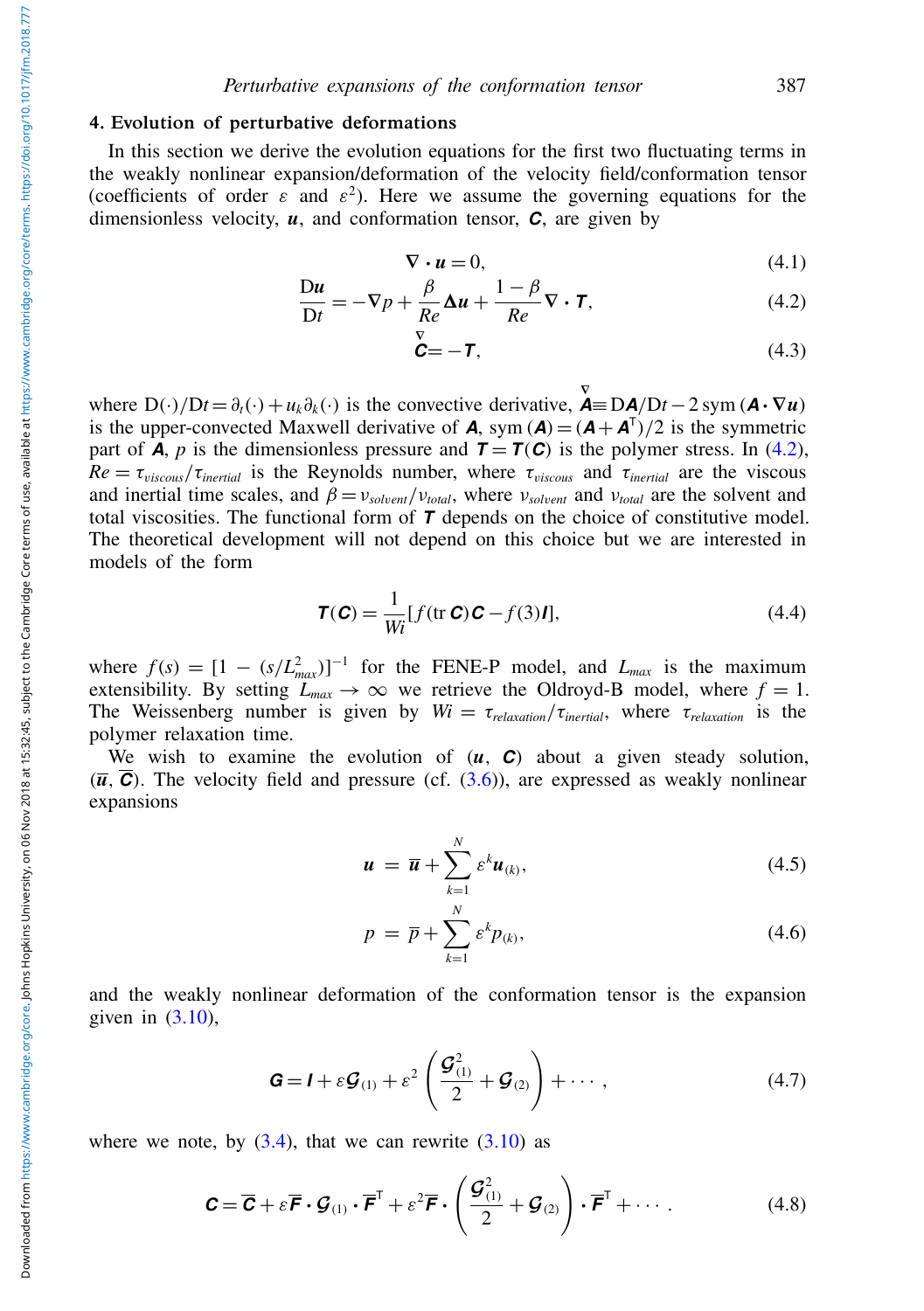Substituting  $(4.5)$ ,  $(4.6)$ , the Taylor series expansion of  $(4.4)$ ,  $(4.8)$ , all into  $(4.2)$ , and equating coefficients of  $\varepsilon$  yields the evolution equation for  $u_{(1)}$ :

<span id="page-11-3"></span>
$$
\partial_{t} \boldsymbol{u}_{(1)} + \overline{\boldsymbol{u}} \cdot \nabla \boldsymbol{u}_{(1)} + \boldsymbol{u}_{(1)} \cdot \nabla \overline{\boldsymbol{u}} = -\nabla p_{(1)} + \frac{\beta}{Re} \Delta \boldsymbol{u}_{(1)} + \frac{1-\beta}{WiRe} \nabla \cdot [f(\text{tr}\, \overline{\boldsymbol{C}}) \overline{\boldsymbol{F}} \cdot \mathcal{G}_{(1)} \cdot \overline{\boldsymbol{F}}^{T}] + \frac{1-\beta}{WiRe} \nabla \cdot \left[ \frac{f^{2}(\text{tr}\, \overline{\boldsymbol{C}})}{L_{max}^{2}} \text{tr} \left( \overline{\boldsymbol{F}}^{T} \cdot \overline{\boldsymbol{F}} \cdot \mathcal{G}_{(1)} \right) \overline{\boldsymbol{C}} \right].
$$
\n(4.9)

Similarly, equating coefficients of  $\varepsilon^2$  yields the evolution equation for  $u_{(2)}$ :

<span id="page-11-4"></span>
$$
\partial_t \mathbf{u}_{(2)} + \overline{\mathbf{u}} \cdot \nabla \mathbf{u}_{(2)} + \mathbf{u}_{(2)} \cdot \nabla \overline{\mathbf{u}} + \mathbf{u}_{(1)} \cdot \nabla \mathbf{u}_{(1)} = -\nabla p_{(2)} + \frac{\beta}{Re} \Delta \mathbf{u}_{(2)} \n+ \frac{1-\beta}{WiRe} \nabla \cdot \left[ \overline{\mathbf{F}} \cdot \left( \frac{\mathcal{G}_{(1)}^2}{2} + \mathcal{G}_{(2)} \right) \cdot \overline{\mathbf{F}}^T f(\text{tr } \overline{\mathbf{C}}) \right] \n+ \frac{1-\beta}{WiRe} \nabla \cdot \left\{ \frac{f^2(\text{tr } \overline{\mathbf{C}})}{L_{max}^2} \left[ \text{tr} \left( \overline{\mathbf{F}}^T \cdot \overline{\mathbf{F}} \cdot \left( \frac{\mathcal{G}_{(1)}^2}{2} + \mathcal{G}_{(2)} \right) \right) \overline{\mathbf{C}} \right. \n+ \frac{f(\text{tr } \overline{\mathbf{C}})}{L_{max}^2} \text{tr}^2 (\overline{\mathbf{F}}^T \cdot \overline{\mathbf{F}} \cdot \mathcal{G}_{(1)}) \overline{\mathbf{C}} + \text{tr} (\overline{\mathbf{F}}^T \cdot \overline{\mathbf{F}} \cdot \mathcal{G}_{(1)}) \overline{\mathbf{F}} \cdot \mathcal{G}_{(1)} \cdot \overline{\mathbf{F}}^T \right] \bigg\}.
$$
\n(4.10)

We next consider the expansion of the conformation-tensor equation [\(4.3\)](#page-10-6). Rather than proceed directly with *C*, we start from the equation for the fluctuating conformation tensor *G* provided by Hameduddin *et al.* [\(2018\)](#page-28-5). For a time-invariant base state, we have

<span id="page-11-0"></span>
$$
\partial_t \mathbf{G} + \mathbf{u} \cdot \nabla \mathbf{G} = 2 \operatorname{sym} \left( \mathbf{G} \cdot \mathscr{F}(\mathbf{u}) \right) - \mathbf{M},\tag{4.11}
$$

where

$$
\mathbf{M} \equiv \overline{\mathbf{F}}^{-1} \cdot \mathbf{T} \cdot \overline{\mathbf{F}}^{-T} \tag{4.12}
$$

and we defined the following tensor valued function:

<span id="page-11-1"></span>
$$
\mathscr{F}(a) = \overline{\boldsymbol{F}}^{\mathsf{T}} \cdot \nabla a \cdot \overline{\boldsymbol{F}}^{-\mathsf{T}} - (\overline{\boldsymbol{F}}^{-1} \cdot (a \cdot \nabla) \overline{\boldsymbol{F}})^{\mathsf{T}}.
$$
 (4.13)

Again substituting  $(4.5)$ ,  $(4.6)$ , the Taylor series expansion of  $(4.4)$ ,  $(4.8)$ , all into [\(4.11\)](#page-11-0)–[\(4.13\)](#page-11-1), and equating coefficients of  $\varepsilon$  yields an equation for the evolution of  ${\cal G}_{\rm (1)}$ :

<span id="page-11-2"></span>
$$
\partial_t \mathcal{G}_{(1)} + \overline{\boldsymbol{u}} \cdot \nabla \mathcal{G}_{(1)} = 2 \operatorname{sym} \left[ \mathcal{F}(\boldsymbol{u}_{(1)}) + \mathcal{G}_{(1)} \cdot \mathcal{F}(\overline{\boldsymbol{u}}) \right] - \frac{1}{W_t} f(\operatorname{tr} \overline{\boldsymbol{C}}) \mathcal{G}_{(1)} - \frac{f^2(\operatorname{tr} \overline{\boldsymbol{C}})}{L_{max}^2 W_t} \operatorname{tr} (\overline{\boldsymbol{F}}^{\mathsf{T}} \cdot \overline{\boldsymbol{F}} \cdot \mathcal{G}_{(1)}) \mathbf{I}.
$$
 (4.14)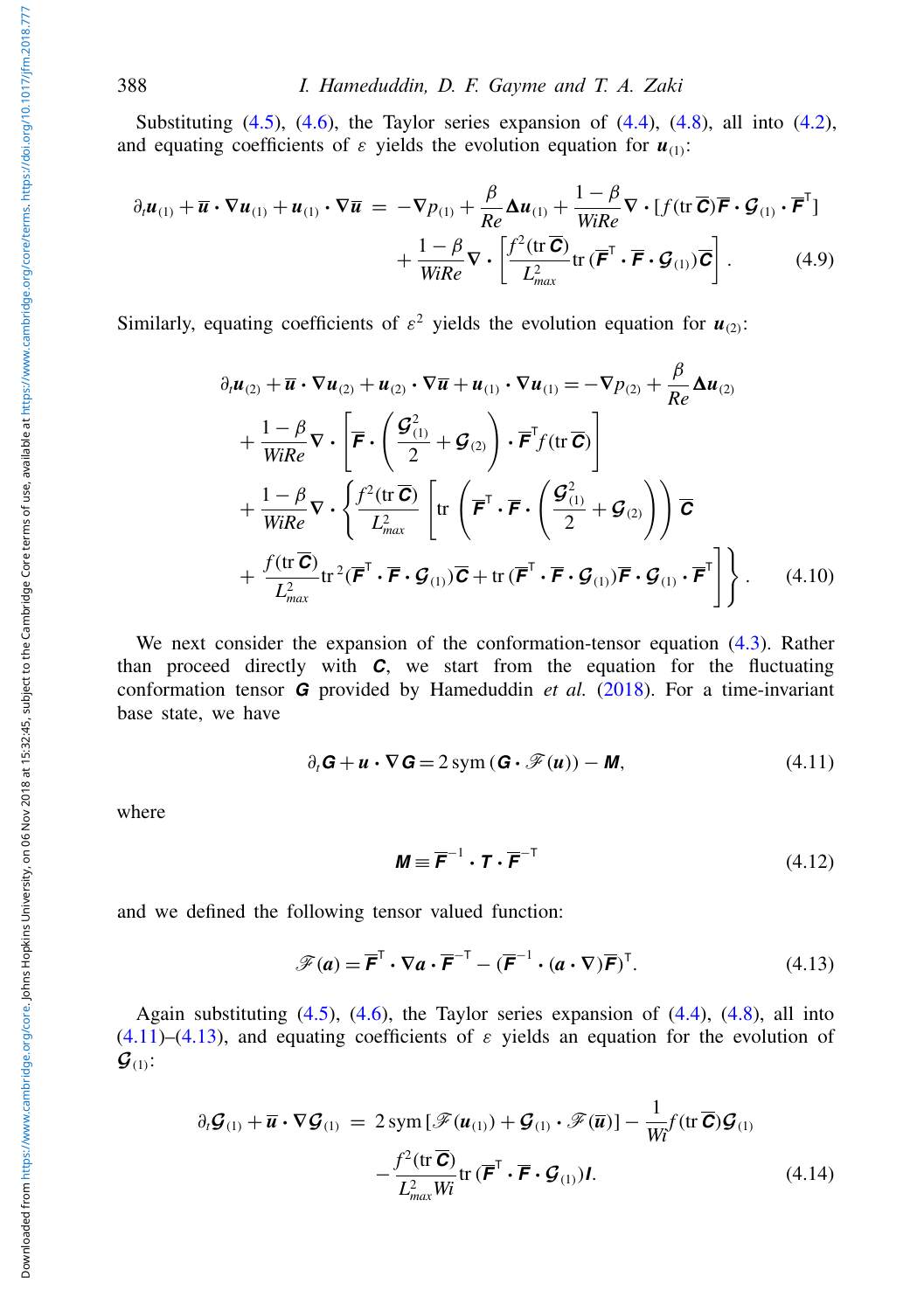Similarly,  $(4.5)$ ,  $(4.6)$ , the Taylor series expansion of  $(4.4)$ ,  $(4.8)$ , all into  $(4.11)$ – $(4.14)$ , and equating coefficients of  $\varepsilon^2$  yields an equation for the evolution of  $\mathcal{G}_{(2)}$  as

<span id="page-12-0"></span>
$$
\partial_t \mathcal{G}_{(2)} + \overline{\mathbf{u}} \cdot \nabla \mathcal{G}_{(2)} = 2 \operatorname{sym} \left[ \mathcal{F}(\mathbf{u}_{(2)}) + \mathcal{G}_{(2)} \cdot \mathcal{F}(\overline{\mathbf{u}}) \right] - \frac{f(\operatorname{tr} \mathbf{C})}{Wi} \mathcal{G}_{(2)} \n- \mathbf{u}_{(1)} \cdot \nabla \mathcal{G}_{(1)} - \mathcal{G}_{(1)} \cdot \operatorname{sym} \left[ \mathcal{F}(\overline{\mathbf{u}}) \right] \cdot \mathcal{G}_{(1)} \n+ \mathcal{G}_{(1)} \cdot \operatorname{asym} \left[ \mathcal{F}(\mathbf{u}_{(1)}) \right] - \operatorname{asym} \left[ \mathcal{F}(\mathbf{u}_{(1)}) \right] \cdot \mathcal{G}_{(1)} + \frac{f(\operatorname{tr} \overline{\mathbf{C}})}{2Wi} \mathcal{G}_{(1)}^2 \n- \frac{f^2(\operatorname{tr} \overline{\mathbf{C}})}{L_{max}^2 Wi} \left[ \operatorname{tr} \left( \overline{\mathbf{F}}^{\mathsf{T}} \cdot \overline{\mathbf{F}} \cdot \left( \frac{\mathcal{G}_{(1)}^2}{2} + \mathcal{G}_{(2)} \right) \right) + \frac{f(\operatorname{tr} \overline{\mathbf{C}})}{L_{max}^2} \operatorname{tr}^2(\overline{\mathbf{F}}^{\mathsf{T}} \cdot \overline{\mathbf{F}} \cdot \mathcal{G}_{(1)}) \right] \mathbf{I}, \quad (4.15)
$$

where asym  $(A) = (A - A^{T})/2$  is the asymmetric part of the tensor **A**.

By setting  $L_{max} \rightarrow \infty$ , we can retrieve the relevant Oldroyd-B equations. Thus, for the Oldroyd-B model, the equation for  $u_{(1)}$  in  $(4.9)$  reduces to

$$
\partial_t \boldsymbol{u}_{(1)} + \overline{\boldsymbol{u}} \cdot \nabla \boldsymbol{u}_{(1)} + \boldsymbol{u}_{(1)} \cdot \nabla \overline{\boldsymbol{u}} = -\nabla p_{(1)} + \frac{\beta}{Re} \Delta \boldsymbol{u}_{(1)} + \frac{1 - \beta}{WiRe} \nabla \cdot [f(\text{tr } \overline{\boldsymbol{C}}) \overline{\boldsymbol{F}} \cdot \mathcal{G}_{(1)} \cdot \overline{\boldsymbol{F}}^{\mathsf{T}}], \qquad (4.16)
$$

the equation for  $u_{(2)}$  in  $(4.10)$  reduces to

$$
\partial_t \boldsymbol{u}_{(2)} + \overline{\boldsymbol{u}} \cdot \nabla \boldsymbol{u}_{(2)} + \boldsymbol{u}_{(2)} \cdot \nabla \overline{\boldsymbol{u}} + \boldsymbol{u}_{(1)} \cdot \nabla \boldsymbol{u}_{(1)} = -\nabla p_{(2)} + \frac{\beta}{Re} \Delta \boldsymbol{u}_{(2)}
$$
  
+ 
$$
\frac{1-\beta}{WiRe} \nabla \cdot \left[ \overline{\boldsymbol{F}} \cdot \left( \frac{\mathcal{G}_{(1)}^2}{2} + \mathcal{G}_{(2)} \right) \cdot \overline{\boldsymbol{F}}^T f(\text{tr } \overline{\boldsymbol{C}}) \right],
$$
 (4.17)

the equation for  $\mathcal{G}_{(1)}$  in [\(4.14\)](#page-11-2) reduces to

$$
\partial_t \mathcal{G}_{(1)} + \overline{\boldsymbol{u}} \cdot \nabla \mathcal{G}_{(1)} = 2 \operatorname{sym} \left[ \mathcal{F}(\boldsymbol{u}_{(1)}) + \mathcal{G}_{(1)} \cdot \mathcal{F}(\overline{\boldsymbol{u}}) \right] - \frac{1}{Wi} \mathcal{G}_{(1)},
$$
(4.18)

and finally, the equation for  $\mathcal{G}_{(2)}$  in [\(4.15\)](#page-12-0) reduces to

<span id="page-12-1"></span>
$$
\partial_t \mathcal{G}_{(2)} + \overline{\boldsymbol{u}} \cdot \nabla \mathcal{G}_{(2)} = 2 \operatorname{sym} \left[ \mathcal{F}(\boldsymbol{u}_{(2)}) + \mathcal{G}_{(2)} \cdot \mathcal{F}(\overline{\boldsymbol{u}}) \right] - \frac{1}{Wi} \mathcal{G}_{(2)} \n- \boldsymbol{u}_{(1)} \cdot \nabla \mathcal{G}_{(1)} - \mathcal{G}_{(1)} \cdot \operatorname{sym} \left[ \mathcal{F}(\overline{\boldsymbol{u}}) \right] \cdot \mathcal{G}_{(1)} \n+ \mathcal{G}_{(1)} \cdot \operatorname{asym} \left[ \mathcal{F}(\boldsymbol{u}_{(1)}) \right] - \operatorname{asym} \left[ \mathcal{F}(\boldsymbol{u}_{(1)}) \right] \cdot \mathcal{G}_{(1)} + \frac{1}{2 Wi} \mathcal{G}_{(1)}^2.
$$
\n(4.19)

The following skew-symmetric term appears in the equations for  $\mathcal{G}_{(2)}$ , equations [\(4.15\)](#page-12-0) and [\(4.19\)](#page-12-1),

$$
\boldsymbol{\mathcal{G}}_{(1)}\cdot\operatorname{asym}\left[\mathscr{F}(\boldsymbol{u}_{(1)})\right]-\operatorname{asym}\left[\mathscr{F}(\boldsymbol{u}_{(1)})\right]\cdot\boldsymbol{\mathcal{G}}_{(1)}.\tag{4.20}
$$

Since the term is skew-symmetric, it has zero trace and therefore does not contribute towards the evolution of tr $\mathcal{G}_{(2)}$  and thus represents a volume-preserving deformation.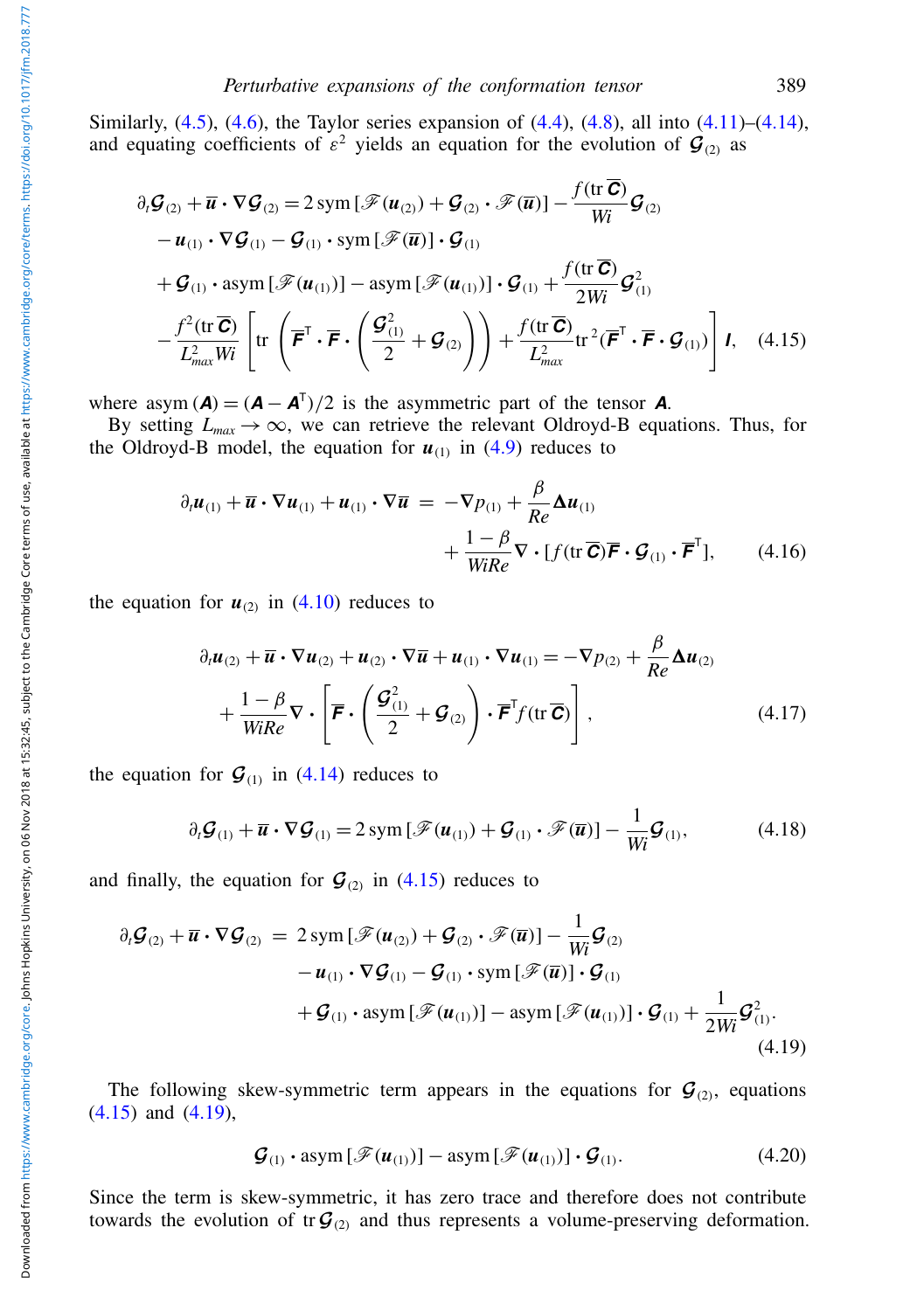The latter fact can be shown by taking the logarithm of the weakly nonlinear deformation [\(3.9\)](#page-7-3) and, without loss of generality, assuming  $N = 2$  to obtain

$$
\log \det \mathbf{G} = \det(e^{\varepsilon \mathbf{G}_{(1)}/2} \cdot e^{\varepsilon^2 \mathbf{G}_{(2)}} \cdot e^{\varepsilon \mathbf{G}_{(1)}/2}) \tag{4.21}
$$

<span id="page-13-1"></span>
$$
= \log \det e^{\varepsilon \mathcal{G}_{(1)}/2} + \log \det e^{\varepsilon^2 \mathcal{G}_{(2)}} + \log \det e^{\varepsilon \mathcal{G}_{(1)}/2}
$$
(4.22)

$$
= \varepsilon \operatorname{tr} \mathcal{G}_{(1)} + \varepsilon^2 \operatorname{tr} \mathcal{G}_{(2)}.
$$
\n(4.23)

If tr $\mathcal{G}_{(2)} = 0$ , the deformation associated with  $\mathcal{G}_{(2)}$  does not contribute to log det *G* and is volume-preserving.

We will be particularly interested in the case of linear perturbations. Here we set

$$
\mathcal{G}_{(k)} = \mathbf{0}, \quad k > 1,\tag{4.24}
$$

and thus for this special case we have

$$
\mathbf{u} = \overline{\mathbf{u}} + \mathbf{u}' \approx \overline{\mathbf{u}} + \varepsilon \mathbf{u}_{(1)},\tag{4.25}
$$

$$
p = \overline{p} + p' \approx \overline{p} + \varepsilon p_{(1)},\tag{4.26}
$$

$$
\mathbf{G} = e^{\mathbf{G}} \approx \mathbf{I} + \varepsilon \mathbf{\mathcal{G}}_{(1)}.
$$
 (4.27)

The state variables in the linearized equations, equations  $(4.9)$  and  $(4.14)$ , are then a velocity field and a tangent to  $Pos_3$ , unlike in the full governing equations, equations  $(4.1)$ – $(4.3)$ , where the state variables are a velocity field and conformationtensor field. This is important to note, since tangents to  $Pos_3$  have a distinct interpretation from  $C$  and are in  $Sym_3$ ; they are not required to be positive definite.

The tangent to  $Pos_3$  in the equations has been expressed using  $\mathcal G$  but, by [\(3.15\)](#page-9-2), it can be equivalently expressed using  $C$ . Such linearized equations in terms of C have been derived previously by directly applying an additive decomposition to the governing equations (Zhang *et al.* [2013;](#page-29-19) Lee & Zaki [2017\)](#page-29-15). The present work expresses the perturbation equations in terms of  $G$  because then the scalar product on the local tangent space on  $Pos_3$  coincides with the standard Frobenius scalar product. Such a formulation is important when the scalar product is needed. As an example, consider the eigenmodes associated with linearized equations, equations [\(4.9\)](#page-11-3) and  $(4.14)$ . These modes are equivalent in both approaches, because the eigenvalue problem (see e.g. Zhang *et al.* [2013\)](#page-29-19) does not depend on the scalar product. However, projection of a flow state on one of the modes depends on the scalar product. It follows that projections using the function space generalization of the Frobenius scalar product are most appropriate when we use  $G$ , and not  $C'$ , since then the scalar product is consistent with the global metric on  $Pos_3$ . We will be considering the evolution of such modes in the present work. We first derive a simple kinematic constraint on the linear evolution of the modes, which arises due to the constraint of positive-definiteness on *G*.

## <span id="page-13-0"></span>4.1. *Constraint on linear evolution*

An initial condition consisting of a small-amplitude unstable mode will initially amplify exponentially as predicted by linear theory. Eventually, however, nonlinear effects will become significant because otherwise the conformation tensor will lose positive-definiteness. It is of interest to determine an estimate of the maximum time that the evolution of the perturbation can be well approximated by linear theory, i.e. along Euclidean lines. Such an estimate is a useful guide for selecting initial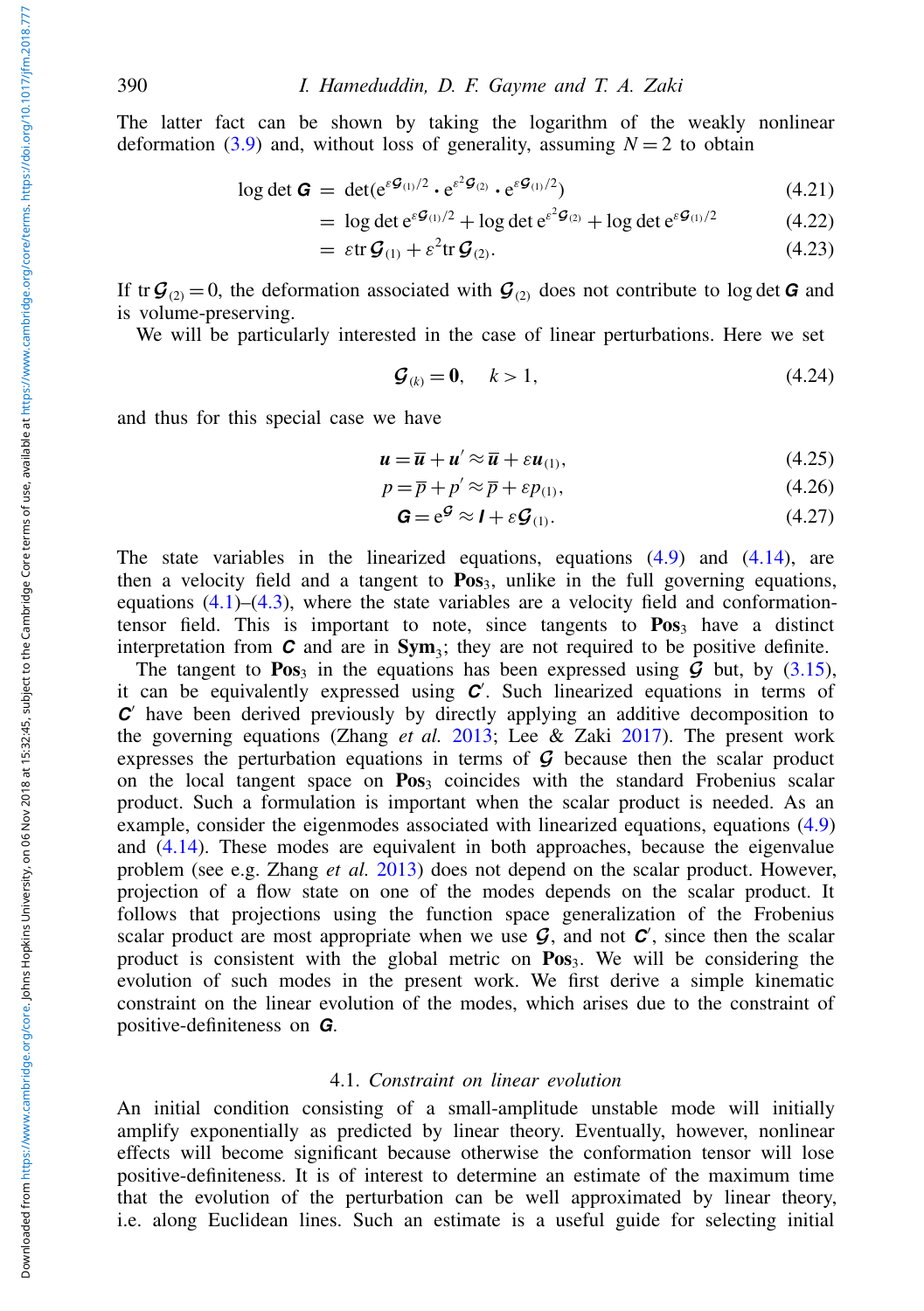perturbation amplitude, e.g. by ruling out initial perturbations that have unacceptably small time for which the linear evolution holds.

Consider an initial condition which is a perturbed base flow,  $u|_{t=0} = \overline{u} + \varepsilon q$ ,  $C|_{t=0} =$  $\overline{C}$  +  $\epsilon$ **Q** with  $\epsilon \ll 1$ , and where (**q**, **Q**) is an unstable eigenmode of the linear stability equations, with growth rate  $\omega_i > 0$ . For the purpose of the current derivation, it is helpful to rewrite the conformation tensor by pre-multiplying  $C|_{t=0}$  by  $\overline{F}^{-1}$  and postmultiplying by  $\overline{F}^{-T}$  (see [\(3.4\)](#page-6-2)). This operation yields  $G|_{t=0} = I + \varepsilon Q$ , where  $Q =$  $\overline{F}^{-1} \cdot Q \cdot \overline{F}^{-T}$ . If we assume that the mode grows according to linear theory for some time and *G* evolves along Euclidean lines, then  $G(t) = I + \varepsilon \mathcal{Q}e^{\omega_i t}$ . If any eigenvalue of  $Q$  is negative,  $I + \varepsilon Q e^{\omega_i t}$  will eventually lose positive-definiteness.

Suppose  $\mathcal Q$  is not zero and is harmonic in a spatial direction, then  $\mathcal Q$  has a strictly negative eigenvalue somewhere in the domain. For positive-definiteness of *G*, we require  $1 + \varepsilon \sigma_i(Q) e^{\omega_i t} > 0$  for each  $i = 1, 2, 3$ , where  $\sigma_i(Q)$  denotes the *i*th largest eigenvalue of the tensor  $Q$ . Wherever  $\sigma_i(Q) < 0$ , the dynamics must induce a curvature on the evolution along  $\overline{Pos_3}$  before a time  $t_{max}$  when the eigenvalue crosses zero. This *tmax* is given by

<span id="page-14-1"></span>
$$
\omega_i t_{max} = -(\log \varepsilon + \log \max_i |\sigma_i(\mathcal{Q})|), \tag{4.28}
$$

and determines an upper bound on the time for which evolution of *G* along Euclidean lines does not violate the positive-definiteness constraint on the conformation tensor. The condition [\(4.28\)](#page-14-1) is a guide for selecting the initial perturbation amplitude  $\varepsilon$ , based on  $t_{max}$ ; reducing  $\varepsilon$ , one can arbitrarily increase  $t_{max}$  to the desired value.

Instead of evolving along Euclidean lines, if one assumes that the perturbation evolves along a geodesic, then  $G = e^{g \cdot G_{(1)}}$  as in equation [\(3.14\)](#page-9-1). Such an evolution remains on the manifold of  $Pos_3$  for any perturbation amplitude. We would then formally have the superexponential evolution  $G = e^{c \mathcal{Q} e^{\omega_i t}}$ . Expanding the exponentials it can be easily shown that such an evolution is equivalent to evolution along Euclidean lines for sufficiently small  $\varepsilon$ .

Physically, a perturbation that is harmonic in space leads to regions of the flow where the polymers are compressed much more, in the sense of a volumetric change, than the maximum expansion. This is because positive and negative additive perturbations to  $\overline{C}$  with equal magnitudes are not of equal magnitude with respect to the natural distance on  $Pos_3$ .

#### <span id="page-14-0"></span>5. Tollmien–Schlichting waves in viscoelastic channel flow

In this section, we use direct numerical simulations (DNS) to examine the nonlinear evolution of Tollmien–Schlichting (TS) waves in channel flow of a FENE-P fluid. The stress relation for a FENE-P fluid was provided in  $(4.4)$ . The geometry of the channel flow set-up, along with the laminar base flow, is sketched in figure [4.](#page-15-0) The base flow is only a function of the wall-normal coordinate (*y*), and the Tollmien–Schlichting waves are independent of the spanwise coordinate (*z*). In the present viscoelastic case, the waves are unstable eigenmodes of the linearized equations [\(4.9\)](#page-11-3) and [\(4.14\)](#page-11-2).

Results from the DNS will be used to illustrate some of the theoretical developments described in the previous sections. In  $\S 5.1$ , we provide the background and motivation for studying this particular problem. The simulation set-up and the laminar base flow are described in  $\S 5.2$ . In  $\S 5.3$  $\S 5.3$  we discuss the initial perturbation from the geometric viewpoint, and the predicted upper bound for the duration of purely linear evolution along Euclidean lines (see also  $\S 4.1$ ). The development of the Tollmien–Schlichting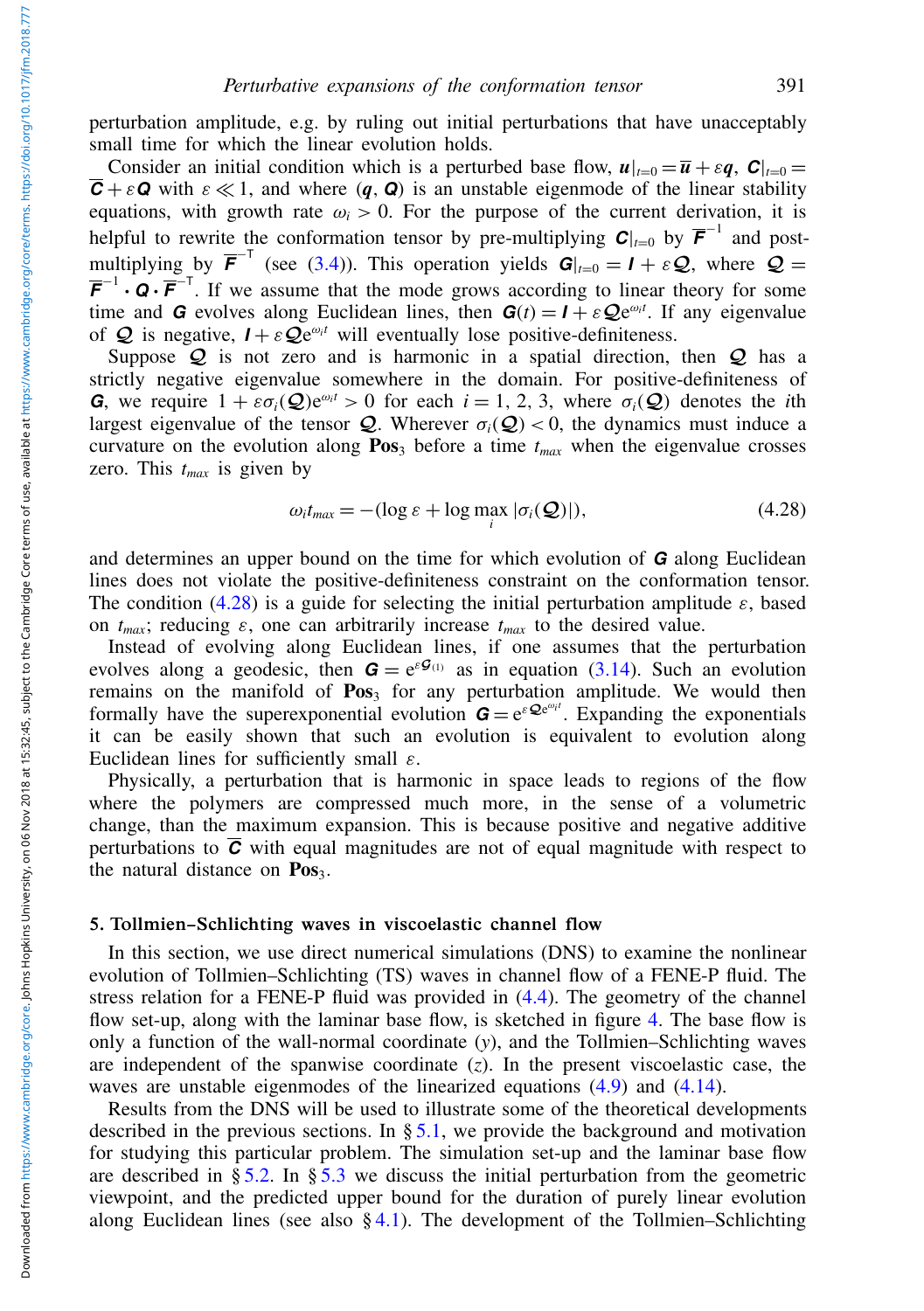<span id="page-15-0"></span>

FIGURE 4. (Colour online) Schematic of viscoelastic channel flow and the laminar base flow. The base flow is uniform in *x* and *z*. The Tollmien–Schlichting waves are uniform in the *z* direction.

wave is considered in detail in § [5.4](#page-20-0) and, finally, we utilize the weakly nonlinear deformation framework (see § [3.2\)](#page-6-3) to study how the Tollmien–Schlichting waves first deviate from exponential growth.

#### <span id="page-15-1"></span>5.1. *Background*

The growth and saturation of Tollmien–Schlichting waves in the channel flow considered here were simulated previously by Lee & Zaki  $(2017)$ . That study motivates the present focus on TS waves and, for this reason, its main relevant findings are outlined.

Lee & Zaki [\(2017\)](#page-29-15) performed linear stability analyses of channel flow of FENE-P fluid, with  $\beta = 0.90$  and  $L_{max} = 100$ . They reported the growth rates of the instability waves in (*Re*, *Wi*)-space, and identified the neutral curve which exhibited non-monotonic behaviour: The critical *Re* initially decreased and subsequently increased with increasing *Wi*. At  $Re = 4667$ , they examined the two-dimensional mode which is most unstable in the Newtonian configuration, and showed that its growth rate increased with Weissenberg number up to a maximum at  $Wi \approx 1.83$ . Further increasing *Wi* to 4.50 decreased the maximum growth rate to the Newtonian value, and even lower for  $Wi > 4.50$ . The authors simulated the nonlinear evolution of Tollmien–Schlichting waves at  $Re = 4667$  for Newtonian fluid and viscoelastic fluids at  $Wi \in \{1.83, 4.50, 6.67\}$ , i.e. cases with modal growth rates below, at and above the Newtonian value.

Lee & Zaki  $(2017)$  examined the evolution of the modes using the (spatially averaged) perturbation kinetic energy and found, for all cases, that it initially grew at a rate consistent with predictions from linear theory. In all but the cases with  $Wi = 4.50$ , the kinetic energy eventually saturated; our focus is on conditions where an equilibrium solution is possible, and hence  $Wi = 4.50$  is not discussed further. The  $\hat{W} = 1.83$  and  $Wi = 6.67$  will hereafter be referred to as  $W1.83$  and  $W6.67$ . The saturation energy for the Newtonian case and *W*1.83 coincided, while *W*6.67 saturated at a much lower energy. Superficially, the saturation appeared to be similar, but Lee  $&$  Zaki [\(2017\)](#page-29-15) found that the behaviour of the flow before and after saturation was distinctly different in *W*1.83 compared to *W*6.67.

Just prior to saturation, Lee & Zaki  $(2017)$  reported that the growth rate of the average kinetic energy in *W*1.83 increases substantially beyond the linear rate – qualitatively similar to behaviour in the Newtonian case. Qualitative similarity was also reported for the mean-velocity distortion as well as the term-by-term breakdown of the perturbation kinetic-energy budget in the saturated state. The flow behaviour for *W*6.67 was markedly different: there was no increase in the growth rate of average kinetic energy prior to saturation; the mean-velocity distortion in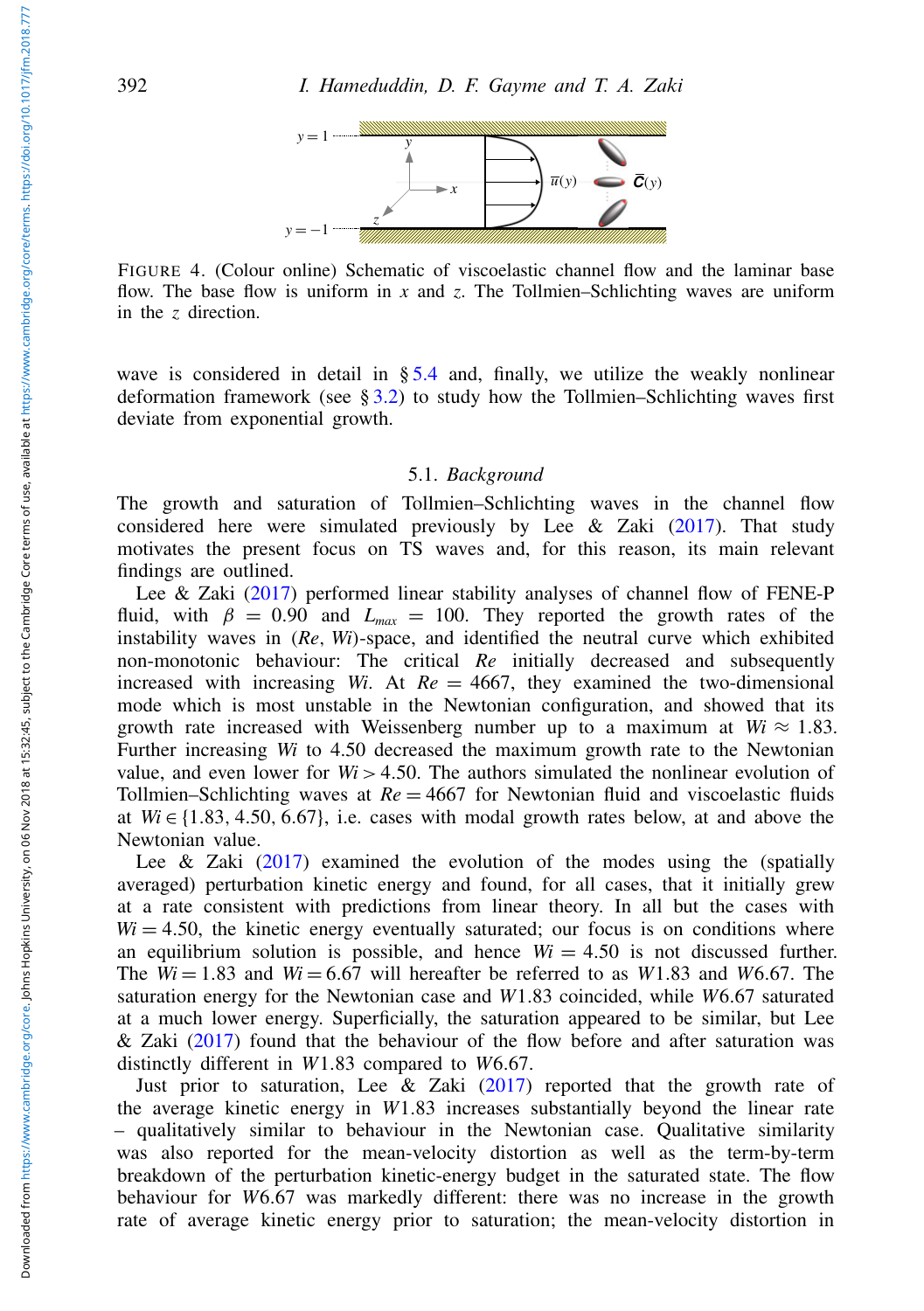<span id="page-16-1"></span>

|                                                                                                                                                                                            |  |  |  |  |  |  |  | Eigenvalue, $\omega_r + i\omega_i$ Domain size Grid size |                                                                                                                                |
|--------------------------------------------------------------------------------------------------------------------------------------------------------------------------------------------|--|--|--|--|--|--|--|----------------------------------------------------------|--------------------------------------------------------------------------------------------------------------------------------|
|                                                                                                                                                                                            |  |  |  |  |  |  |  |                                                          | Case Wi $\beta$ $L_{max}$ $Re$ $k_x$ $\omega_r$ $\omega_i$ $L_x \times L_y \times L_z$ $N_x \times N_y \times N_z$             |
|                                                                                                                                                                                            |  |  |  |  |  |  |  |                                                          | W1.83 1.83 0.90 100 4667 1.00 0.3792 3.489 $\times$ 10 <sup>-3</sup> 2 $\pi \times 2 \times 0.1$ 160 $\times$ 2048 $\times$ 16 |
|                                                                                                                                                                                            |  |  |  |  |  |  |  |                                                          | W6.67 6.67 0.90 100 4667 1.00 0.3799 $1.571 \times 10^{-3}$ $2\pi \times 2 \times 0.1$ 160 $\times$ 2048 $\times$ 16           |
| TABLE 1. Parameters of the simulation set-up and the viscoelastic Tollmien–Schlichting<br>wave. The characteristic length and velocity are the channel half-height and bulk flow<br>speed. |  |  |  |  |  |  |  |                                                          |                                                                                                                                |

the saturated state was astonishingly small; the term-by-term breakdown of the perturbation kinetic-energy budget in the saturated state bore more resemblance to the linear growth stage, such as predominance of the critical-layer peak in the production term, rather than to the saturated states for *W*1.83 and the Newtonian case. We refer the reader to the original paper (Lee  $&$  Zaki [2017\)](#page-29-15) for detailed figures documenting these distinctions. In the present work, we will leverage our new framework to shed more light on the differences between the polymer deformation in the two cases *W*1.83 and *W*6.67 as they saturate, as opposed to focusing on the velocity field and its modification by the polymer, which was the focus of Lee & Zaki  $(2017)$ .

## <span id="page-16-0"></span>5.2. *Simulation set-up*

The set-up of the direct numerical simulations performed herein is identical to the one described by Lee & Zaki [\(2017\)](#page-29-15). The flow in the channel is maintained at a constant mass rate with bulk Reynolds number  $Re \equiv hU_b/v = 4667$ , where  $U_b$  is the bulk velocity, *h* is the channel half height and  $\nu$  is the total kinematic viscosity of the fluid. The two conditions simulated correspond to  $Wi = \tau_{relaxation} U_b/h \in \{1.83, 6.67\}$ , both with  $\beta = 0.9$  and  $L_{max} = 100$ . The flow is composed of a laminar base state at these parameters, plus a small-amplitude two-dimensional Tollmien–Schlichting wave.

The domain and grid sizes are listed in table [1.](#page-16-1) The simulations assume all fields are periodic in the streamwise *x* and spanwise *z* directions, and imposes no-slip condition on the velocity field at the two walls  $(y = \pm 1)$ . There are no boundary conditions on the conformation tensor. The numerical scheme used in the present simulations is similar to that used by Lee & Zaki  $(2017)$ , except that here we use second-order Runge–Kutta time stepping for the conformation tensor and a variant of the slopelimiting approach developed by Vaithianathan *et al.* [\(2006\)](#page-29-20) for the conformation tensor advection. The latter is designed to ensure positive-definiteness of the conformation tensor (see  $\S 2.2$  of Lee & Zaki  $(2017)$  and appendix B of Hameduddin *et al.*  $(2018)$ ). The algorithm has been extensively validated by comparing exponential growth rates of instability waves to predictions from linear theory (Lee & Zaki  $2017$ , and present study) and non-modal amplification of disturbances (Agarwal, Brandt & Zaki [2014\)](#page-28-8).

The laminar base state can be derived from the governing equations by assuming that the flow is fully developed, so that the state variables are only functions of *y*. The *x*, *y* and *z* components of the laminar velocity field, respectively, are given by

$$
\overline{u}(y) = \frac{1}{2} \frac{Re}{\beta} \frac{d\overline{p}}{dx} (y^2 - 1) - \frac{1 - \beta}{\beta} \int_{-1}^{y} \overline{T}_{xy}(s) ds, \quad \overline{v} = 0, \ \overline{w} = 0 \tag{5.1}
$$

and the laminar pressure gradient  $d\bar{p}/dx$  is a fixed constant chosen so that the bulk velocity is unity,  $(1/2) \int_{-1}^{1} \overline{u}(y) dy = 1$ . The laminar velocity profiles for  $Re = 4667$ ,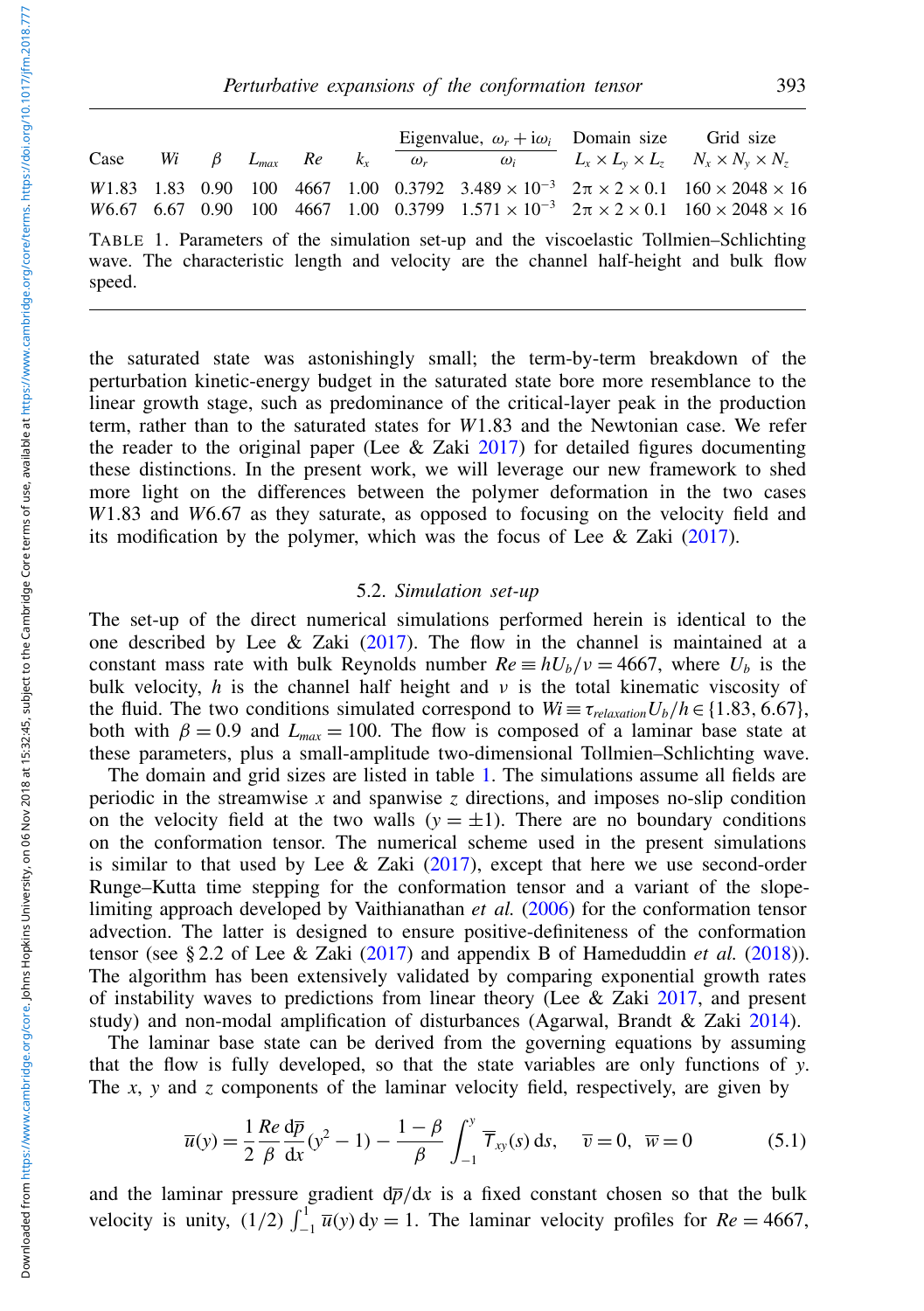<span id="page-17-1"></span>

FIGURE 5. Laminar streamwise velocity profile for *W*1.83 (black line with symbols,  $(-\circ -)$  and *W*6.67 (grey line with symbols,  $-\circ -$ ).

 $\beta = 0.90$ ,  $L_{max} = 100$  and  $Wi \in \{1.83, 6.67\}$  are shown in figure [5.](#page-17-1) The two curves are indistinguishable, and are as similar to the Newtonian profile as they are to one another.

The polymer stress component  $\overline{T}_{xy}$  is a solution to the following cubic equation:

<span id="page-17-2"></span>
$$
\frac{1}{L_{max}^2} \overline{T}_{xy}^3 + \frac{f(3)}{2W^2} \left( 1 + \frac{2f(3) + 1}{L_{max}^2} + \frac{1 - \beta}{\beta} f(3) \right) \overline{T}_{xy} - \frac{Re f^2(3)}{2\beta W^2} \frac{d\overline{p}}{dx} y = 0.
$$
 (5.2)

The discriminant of  $(5.2)$  is negative and thus there is only one real root, which can be obtained using standard methods such as the analytical approach by Cardano & Witmer [\(1993\)](#page-28-9). The remaining components of the stress are

$$
\overline{\mathcal{T}}_{xx} = \frac{2Wi}{f(3)} \overline{\mathcal{T}}_{xy}^2, \quad \overline{\mathcal{T}}_{yy} = \overline{\mathcal{T}}_{zz} = \overline{\mathcal{T}}_{xz} = \overline{\mathcal{T}}_{yz} = 0,
$$
\n(5.3*a*,*b*)

and the associated conformation tensor can be calculated using the stress relation [\(4.4\)](#page-10-4). Figure [6](#page-18-0) shows the non-zero components of the laminar base-state conformation tensor, normalized so their magnitudes are comparable. The normalized profiles are very similar but their absolute magnitudes are dramatically different, highlighting the importance of correctly ascertaining the relative size of a perturbation to these profiles.

The two-dimensional initial perturbation is evaluated separately by solving the eigenvalue problem associated with the stability of the laminar base flow. The streamwise wavenumber is prescribed,  $k<sub>x</sub> = 1$ , and the eigenmode with the highest growth rate is selected at each flow condition. The modal complex frequencies,  $\omega_r + i\omega_r$ , are listed in table [1.](#page-16-1) The temporal growth rate is given by the complex part of the eigenvalue,  $\omega_i$ , and the phase velocity is given by  $\omega_r/k_x$ .

#### <span id="page-17-0"></span>5.3. *Initial perturbation*

The initial condition is constructed from the superposition of the base state and the instability mode,

<span id="page-17-3"></span>
$$
\boldsymbol{u}|_{t=0} = \overline{\boldsymbol{u}} + \text{Re}\{\hat{\boldsymbol{u}}'|_{t=0}e^{ik_{x}x}\}, \quad \boldsymbol{C}|_{t=0} = \overline{\boldsymbol{C}} + \text{Re}\{\hat{\boldsymbol{C}}'|_{t=0}e^{ik_{x}x}\}, \quad (5.4a,b)
$$

where  $(\bar{u}, \bar{C})$  is the laminar flow,  $(u', C')$  is the (additive) perturbation and hats denote quantities that are Fourier transformed in the *x* direction – only the  $k_x = 1$  Fourier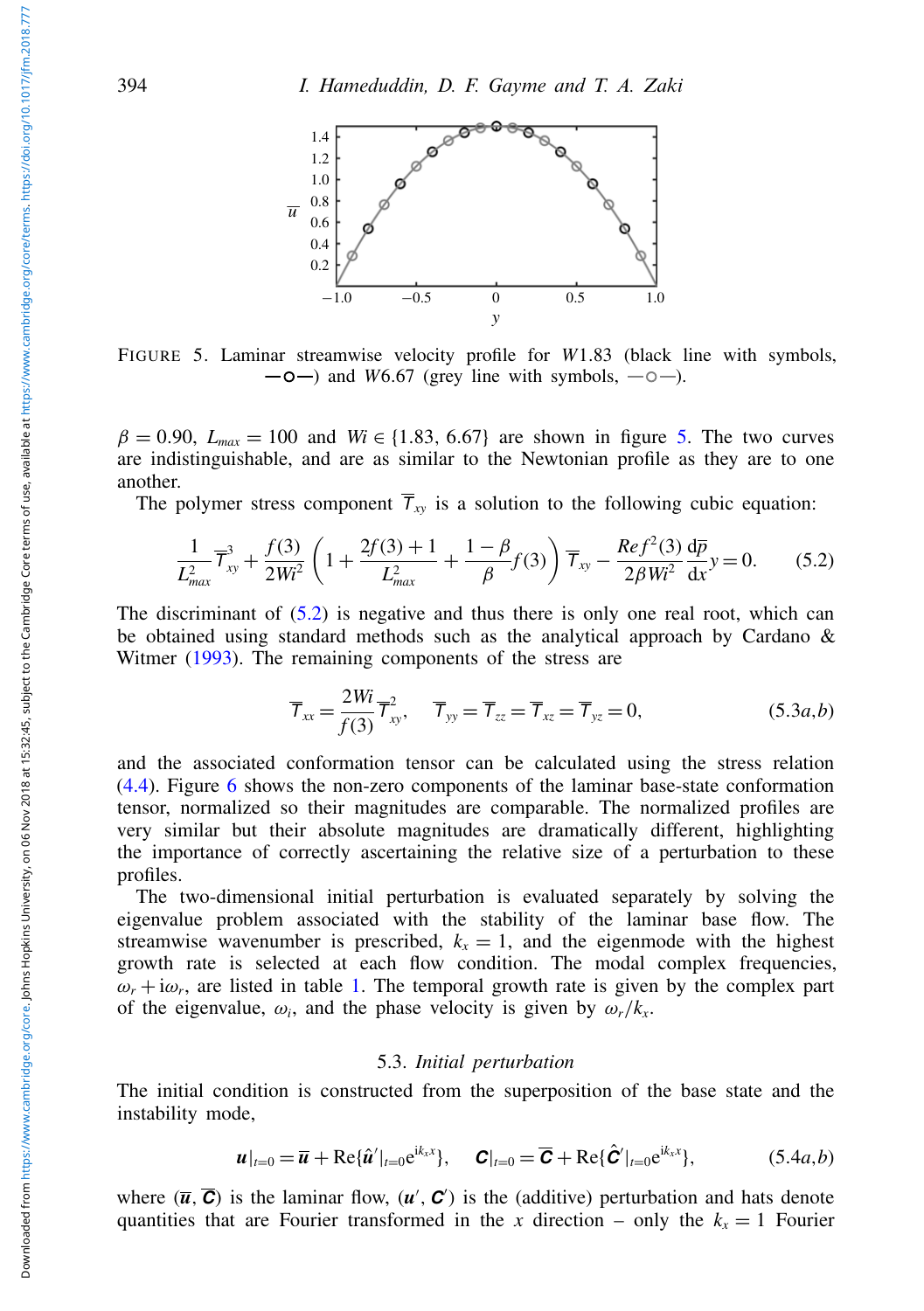<span id="page-18-0"></span>

FIGURE 6. Components of the laminar base-flow conformation tensor  $\overline{C}$ , each normalized by its value at the bottom wall  $(y = -1)$ . Black lines are for *W1.83* and grey lines are for *W*6.67. (*a*)  $C_{xx}$  (-0-, -0-) and  $C_{yy}$  (-4-, -4-); (*b*)  $C_{xy}$  (- $\diamond$ -, - $\diamond$ -). For *W*1.83,  $\overline{C}_{xx}|_{y=-1}$  = 60.15,  $\overline{C}_{yy}|_{y=-1}$  = 0.99 and  $\overline{C}_{xy}|_{y=-1}$  = 5.42. For *W*6.67,  $\overline{C}_{xx}|_{y=-1}$  = 656.48,  $\overline{C}_{yy}|_{y=-1} = 0.93$  and  $\overline{C}_{xy}|_{y=-1} = 17.50$ .

component is non-zero for the initial perturbation. The initial perturbation magnitude is fixed at 0.01 % of the bulk velocity. The non-zero components of  $\hat{\mathbf{C}}|_{t=0}$  are shown in figures [7](#page-19-0) and [8.](#page-20-1) The figures also show the non-zero components of  $\hat{G}|_{t=0}$  which is evaluated by pre- and post-multiplying the second equation in [\(5.4\)](#page-17-3) with  $\mathbf{F}^{-1} = \mathbf{F}^{-T}$ , and is the perturbation tangent along  $Pos<sub>3</sub>$ ,

$$
G|_{t=0} = I + \text{Re}\{\hat{G}|_{t=0}e^{ik_{x}x}\}.
$$
\n(5.5)

The correct form of the tangent on  $\text{Pos}_3$ ,  $\hat{G}|_{t=0}$ , reveals details about the perturbation that are not apparent from  $\tilde{C}'|_{t=0}$ . We describe the most salient of these points below.

We first consider *W*1.83. The perturbation streamwise normal stretch  $\hat{C}_{xx}|_{t=0}$  is shown in figure  $7(a)$  $7(a)$ , and suggests that the polymer perturbation rapidly tapers off above the critical layer (the location where the instability phase speed equals the local mean velocity). Figure [7\(](#page-19-0)*e*), however, shows that  $|(\hat{G}_{xx}|_{t=0})|$  remains relatively constant from the critical layer up to 0.84 channel half-heights away from the wall. Since tr $\hat{G}|_{t=0} \approx \hat{G}_{xx}|_{t=0}$ , the large values of  $\hat{G}_{xx}|_{t=0}$  imply that the change in the volume ratio induced by the perturbation, relative to the mean, is similar deep in the channel and at the critical layer. This is a reflection of the fact that the mean volume is smaller closer to the centreline and therefore deformations with respect to it appear, in general, larger than those with respect to the near-wall configuration. This accurate account of the perturbation magnitude is only feasible by examining it in the correct form along the tangent to  $Pos_3$ , i.e.  $G$ , and also highlights the drawback of an additive, or vector space, view.

While the maximum  $|(\hat{C}_{yy}|_{t=0})|$  is located at the critical layer, the largest *y*-direction normal stretch actually occurs at the wall as shown by  $|(\hat{G}_{yy}|_{t=0})|$ . Thus, examining the perturbation in its correct form,  $G$ , dispels possible confusion regarding the dominance of the perturbation at the critical layer. The component  $\hat{G}_{xy}|_{t=0}$  captures the shearing deformation induced by perturbation on the mean configuration (see the discussion in § [3.2\)](#page-6-3). A peak in  $|(\hat{G}_{xy}|_{t=0})|$  appears below the critical layer, which demonstrates that the perturbation induces the most shearing of the mean configuration at that location. This effect is missing from  $|(\hat{C}'_{xy}|_{t=0})|$ .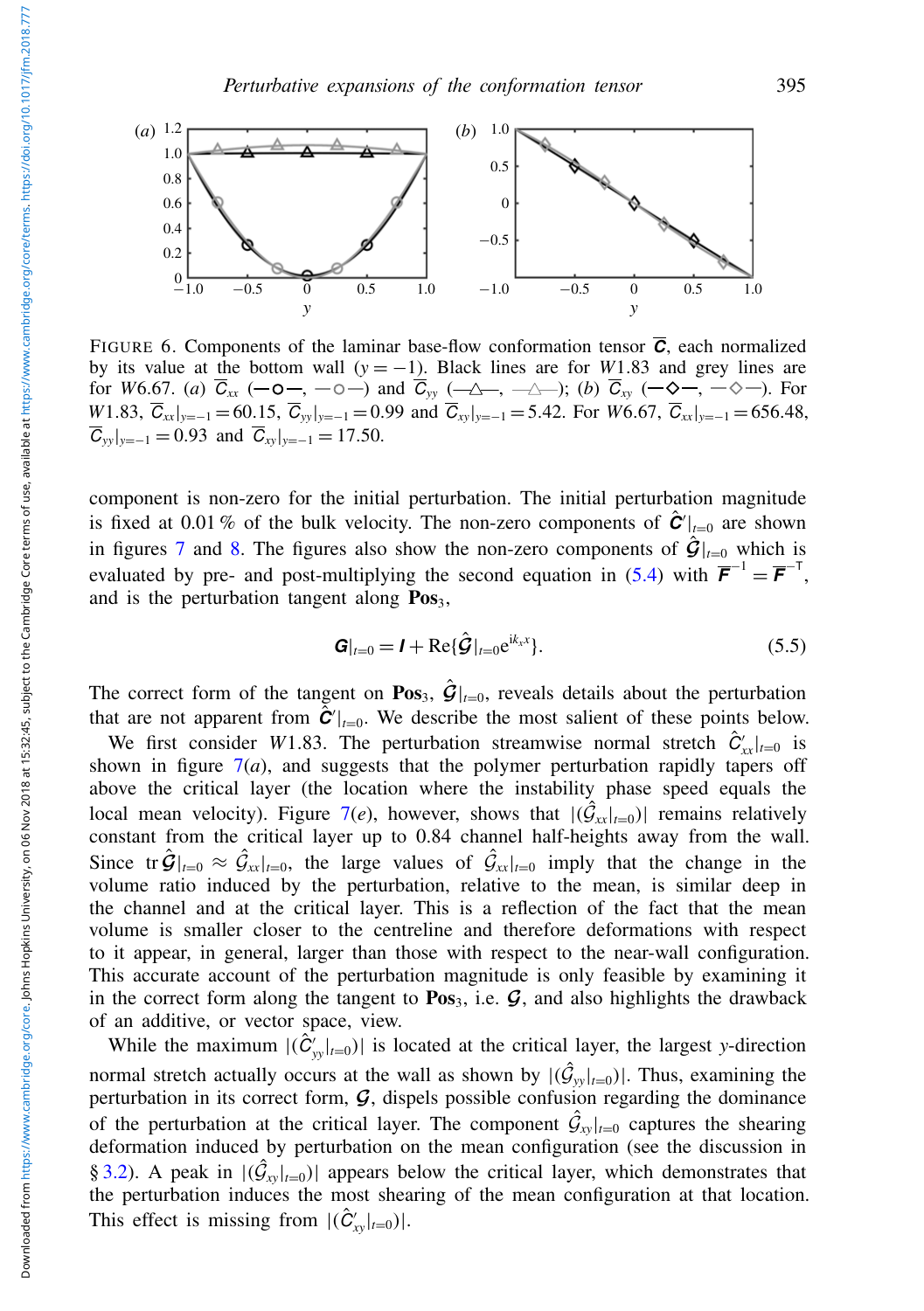<span id="page-19-0"></span>

FIGURE 7. (Colour online)  $Wi = 1.83$ . Components of the initial perturbation tensor Fourier mode:  $(a-d)$  in the native form,  $\hat{C}|_{t=0}$ , and  $(e-h)$  in the form of a tangent on **Pos**<sub>3</sub>,  $\hat{G}|_{t=0}$ . In all panels, solid black lines are the absolute magnitudes of the modes, solid grey lines are the phase angles  $\theta$ . The horizontal red dashed line is the location of the critical layer, and the vertical thin black dotted line marks zero phase angle. Note: as indicated in the axes labels, the perturbation values are normalized to optimize the clarity of the plots.

Unlike *W*1.83, at the higher Weissenberg number (*W*6.67), figure  $8(a-e)$  $8(a-e)$  shows that both  $\hat{C}_{xx}'|_{t=0}$  and  $|(\hat{G}_{xx}|_{t=0})|$  taper off above the critical layer. In this case, the peak  $|(\hat{G}_{xx}|_{t=0})|$  is no longer at the wall, but at the critical layer. On the other hand, while the maximum of  $|(\tilde{C}_{yy}|_{t=0})|$  is located at the critical layer, the maximum of  $|(\hat{C}_{yy}|_{t=0})|$ is slightly below.

In the classical approach,  $C'$  does not explain the changes in the volume ratio of the perturbed to the base conformation or the shearing deformation, because the principal axes of  $C'$  and  $\overline{C}$  are not necessarily aligned. Thus, the geometry and relevant interpretations laid out in this paper must be kept in mind when studying perturbations to the conformation tensor.

The longest time,  $t_{max}$ , for which the conformation tensor can evolve along a Euclidean path on  $Pos_3$  was derived [\(4.28\)](#page-14-1). This time was evaluated from the initial condition at each wall-normal plane in the channel, and is shown in figure [9.](#page-21-0) The minimum value of *tmax* represents the upper bound on the duration of linear evolution for the entire domain. As per [\(4.28\)](#page-14-1), choosing a larger initial perturbation magnitude  $\varepsilon$  decreases  $t_{max}$ . For *W*1.83 the minimum  $t_{max}$  is located at the wall, while for *W*6.67 it is located at the critical layer, which suggests that the critical layer plays an important role in the latter case. This result is consistent with figures [7](#page-19-0) and [8:](#page-20-1)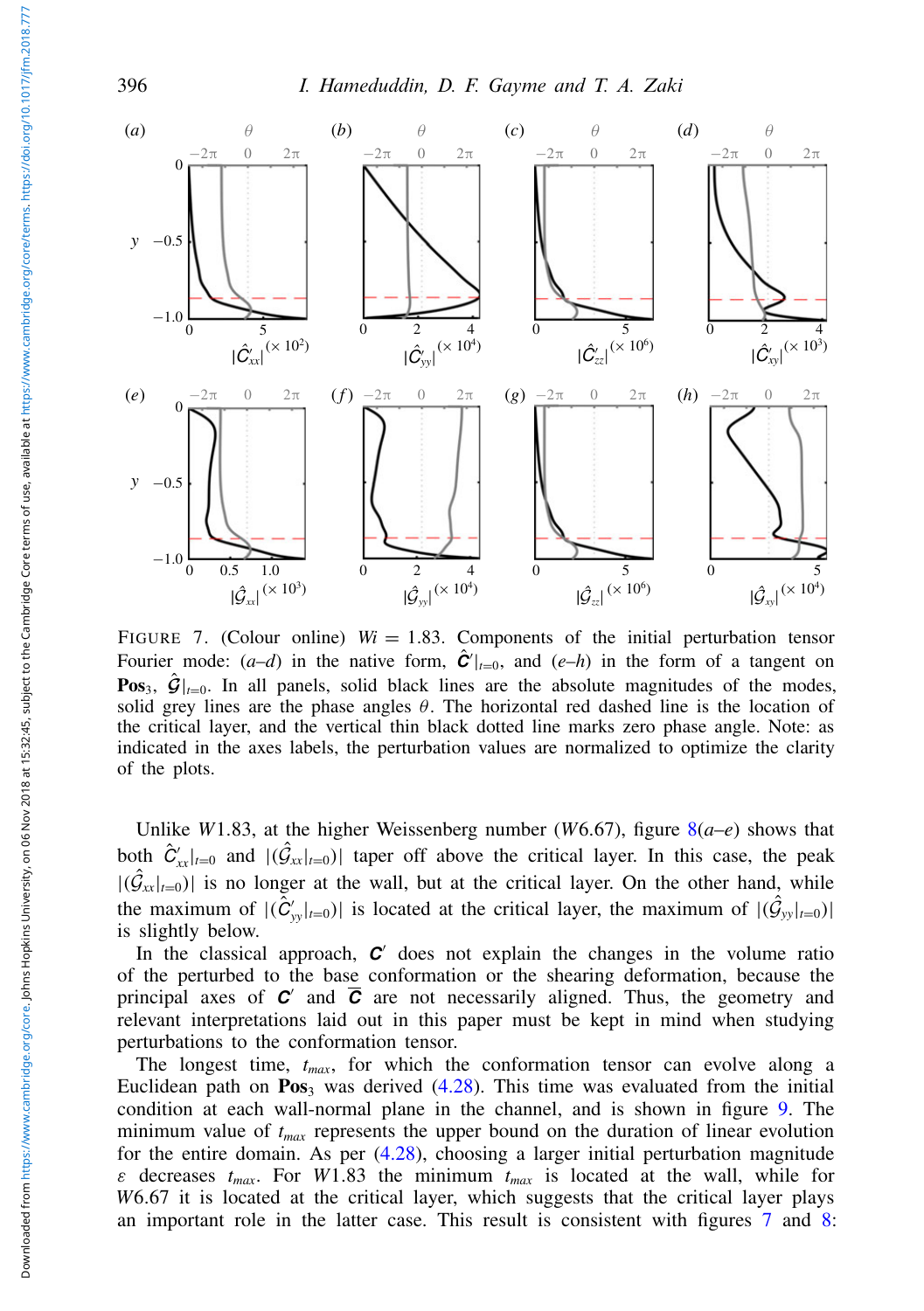<span id="page-20-1"></span>

FIGURE 8. (Colour online)  $Wi = 6.67$ . Components of the initial perturbation tensor Fourier mode:  $(a-d)$  in the native form,  $\hat{C}|_{t=0}$ , and  $(e-h)$  in the form of a tangent on **Pos**<sub>3</sub>,  $\hat{G}|_{t=0}$ . In all panels, solid black lines are the absolute magnitudes of the modes, solid grey lines are the phase angles  $\theta$ . The horizontal red dashed line is the location of the critical layer, and the vertical thin black dotted line marks zero phase angle. Note: as indicated in the axes labels, the perturbation values are normalized to optimize the clarity of the plots.

The dominant perturbation for *W*1.83 is at the wall, while that for *W*6.67 is closer to the critical layer.

#### <span id="page-20-0"></span>5.4. *Time evolution of instability waves*

In order to track the nonlinear temporal evolution of the unstable modes, we consider the following scalar quantities,

<span id="page-20-2"></span>
$$
E = \frac{1}{L_x L_y L_z} \int |\boldsymbol{u}'|^2 dx dy dz, \quad J = \frac{1}{L_x L_y L_z} \int d^2(\overline{\boldsymbol{C}}, \boldsymbol{C}) dx dy dz, \quad (5.6a, b)
$$

where  $d^2(\overline{C}, C) = d^2(I, G) = \text{tr} \mathcal{G}^2$  and  $\mathcal{G} = \log G$ . The quantity *E* is the volumeaveraged perturbation kinetic energy, or the Euclidean norm associated with  $u'$ , and was used by Lee & Zaki [\(2017\)](#page-29-15) to characterize viscoelastic Tollmien–Schlichting waves. While their fluctuation was defined with respect to the instantaneous mean flow, here the reference laminar state is used. We propose the quantity  $J$  to evaluate the evolution of the polymer deformation, which is the volume-averaged squared geodesic distance of  $\vec{C}$  away from  $\vec{C}$  (Hameduddin *et al.* [2018\)](#page-28-5). The geodesic distance is the natural way to measure the size of the fluctuating deformation in *C* because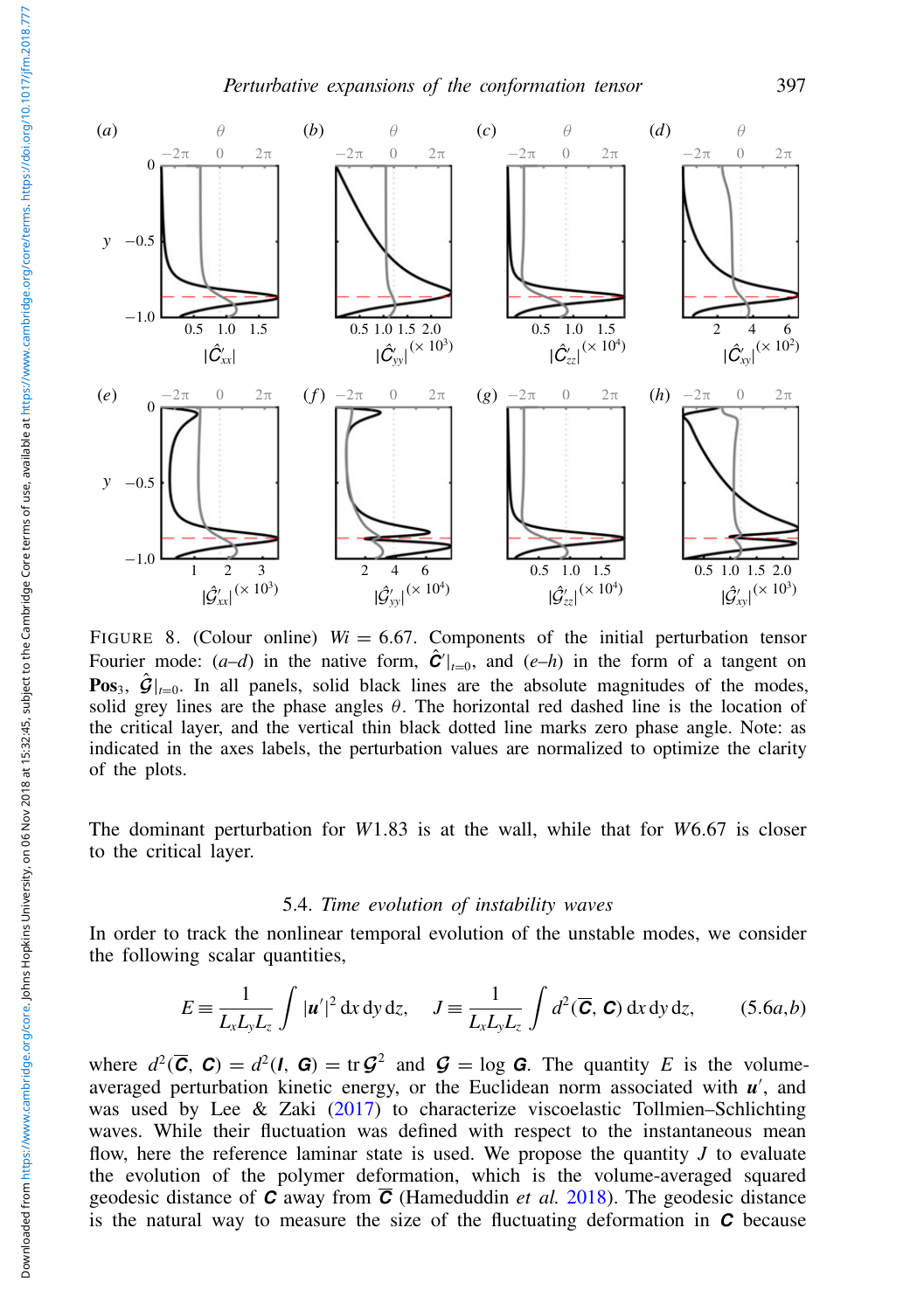<span id="page-21-0"></span>

FIGURE 9. (Colour online) Upper bound, for each wall-normal plane, on the time for which evolution of **G** along Euclidean lines remains positive definite, as defined in [\(4.28\)](#page-14-1). The time is normalized by the growth rate,  $t_{max} = \omega_i t_{max}$ . The black line is *W*1.83 and the grey line is *W*6.67. The solid red circle markers ( $\bullet$ ) indicate the lowest  $t_{max*}$  for each curve:  $t_{max} = 6.48$  for  $Wi = 1.83$ , and  $t_{max} = 5.63$  for  $Wi = 6.67$ . The location of the critical layer for *W*6.67, which is approximately the same for *W*1.83, is shown as a red dashed line.

we cannot define a norm on  $Pos_3$  due to the lack of a vector space structure. In the classical approach, one would perhaps use the Frobenius norm of  $C'$  to quantify the fluctuating polymer deformation, which would lead to a wide variety of difficulties, e.g. the Frobenius norm would predict that regions of negative  $C'$  are equivalent to regions of positive  $C'$ . However, this is manifestly not the case (cf. discussion in § [2\)](#page-3-0): regions of positive (negative)  $C$  represent polymer expansion (compression) and while expansions may be arbitrarily large, compressions cannot be. The difficulties cited above arise when Euclidean concepts are foisted upon a non-Euclidean manifold and can be completely eliminated by adopting the mathematically consistent viewpoint that treats  $Pos_3$  as a Riemannian manifold. The quantity *J* is proposed in such a spirit.

The time evolutions of *E* and *J* for both cases are shown in figure  $10(a)$  $10(a)$  as a function of the normalized time  $t_* = \omega_i t$ . For *W*1.83, the evolution of *E* matches the prediction by linear theory for  $t_* \lesssim 5$ , then shows super-exponential growth and finally saturates at  $t_* \approx 10$ . For *W*6.67, the evolution agrees with linear theory for  $t_* \lesssim 4$ , shows no super-exponential growth and saturates at *t*<sup>∗</sup> ≈ 8. The different behaviours when the curves deviate from linear theory suggest that different physical mechanisms are at play at the two Weissenberg numbers. The evolutions of normalized *J* closely match those of normalized *E*. They are also consistent with an assumption that *G* initially evolves along a linear approximation of the geodesic on  $Pos_3$  emanating from *I* because for  $t_* \leq 5$ ,

$$
d^2(\overline{\mathbf{C}}, \mathbf{C}) = \text{tr} \, \log^2 \mathbf{G} \approx \text{tr} \, \log^2(\mathbf{I} + \mathbf{G}) \approx \text{tr} \, \mathbf{G}^2 \sim \varepsilon^2 e^{2\omega_i t}, \tag{5.7}
$$

where we used the matrix Mercator series (Higham [2008\)](#page-29-21), and assumed  $||\mathcal{G}|| \sim \varepsilon \ll 1$ .

As the Tollmien–Schlichting waves evolve in time, nonlinear effects become appreciable. For the velocity field, the role of nonlinearity can be quantified using the Euclidean norm of the deviation of the velocity field from the prediction by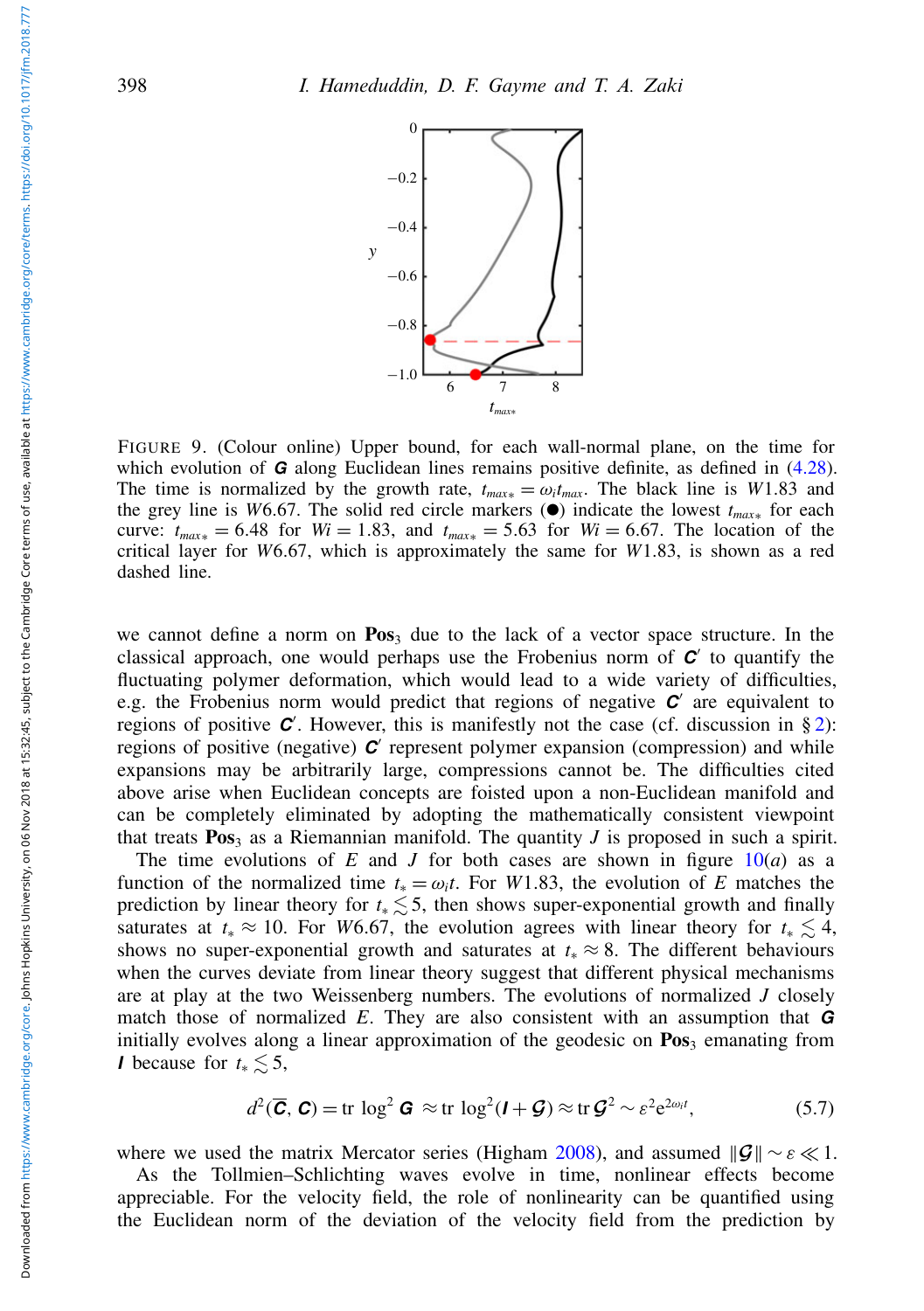<span id="page-22-0"></span>

FIGURE 10. (Colour online) (*a*) Evolution of *E* and *J*, as defined in [\(5.6\)](#page-20-2), normalized by the initial values. For *W*1.83,  $E(0) = 2.05 \times 10^{-9}$  and  $J(0) = 1.53 \times 10^{-7}$ ; for *W*6.67,  $E(0) = 1.97 \times 10^{-9}$  and  $J(0) = 2.03 \times 10^{-6}$ . Solid lines (——, ——) are  $J(t)/J(0)$ while dotted lines  $(-$ -----,  $-$ -----) are  $E(t)/E(0)$ . The red dash-dot line  $(-$ ---) is an extrapolation based on the growth rate predicted by linear theory. (*b*) Deviation from linear theory: solid lines  $(\_\_$ ,  $\_\_)$  are the deviations defined by  $(5.8)$  and dotted lines  $(-$ -----, -----) are the deviations defined by  $(5.9)$ . In both  $(a)$  and  $(b)$ , black lines are *W*1.83, grey lines are *W*6.67, thin dashed red lines (–––) mark  $t_* = 4$  and  $t_* = 5$ , and the solid red circle markers ( $\bullet$ ) indicate the minimum  $t_{max*} = t_{max} \omega_i$  as defined in [\(4.28\)](#page-14-1) and also marked in figure [9](#page-21-0) ( $t_{max*} = 6.48$  for *W*1.83 and  $t_{max*} = 5.63$  for *W*6.67).

linear theory. The question then becomes: how do we quantify the deviation of the conformation tensor obtained using direct numerical simulations from the prediction by linear theory? In the spirit of geometric consistency, we evaluate the squared geodesic distance between the two,

<span id="page-22-1"></span>
$$
\frac{1}{L_x L_y L_z} \int d^2(\mathbf{G}, \mathbf{I} + \text{Re}\{\hat{\mathbf{G}}|_{t=0} e^{i(k_x x + \omega t)}\}) \, dx \, dy \, dz,
$$
\n(5.8)

which is plotted in figure  $10(b)$  $10(b)$ . The deviation in  $(5.8)$  is a measure of the importance of nonlinear effects. Predictably, the deviation from linear theory is only valid as long as the linear approximation  $I + \text{Re}\{\hat{G}|_{t=0}e^{i(k_x x + \omega t)}\}$  remains positive definite, and hence  $t < t_{max}$ . The upper bounds on that time, calculated using [\(4.28\)](#page-14-1), were shown in figure [9](#page-21-0) and are also indicated as solid red circle markers in figure [10.](#page-22-0) For longer times, we can instead evaluate

<span id="page-22-2"></span>
$$
\frac{1}{L_x L_y L_z} \int d^2(\mathbf{G}, e^{Re\{\hat{\mathbf{G}}\}_{t=0} e^{i(k_x x + \omega t)}\}}) dx dy dz.
$$
 (5.9)

The quantity  $(5.9)$  is also shown in figure [10.](#page-22-0) The evolution of  $(5.8)$  is virtually indistinguishable from [\(5.9\)](#page-22-2) because the difference between them is  $O(\varepsilon^2 e^{\varepsilon})$ . As illustrated in the figure, however, the latter can be extended indefinitely since we are evaluating the deviation away from a perturbation along a geodesic, which is guaranteed to remain on the manifold.

For *W*1.83, the deviation between DNS and linear theory increases at a relatively slow rate up to  $t_* \approx 5$ , when it begins to grow faster until  $t_* \approx 6.5$ . The initial growth in the deviation is associated with part of the region matching linear theory in the evolution of *J*,  $0 \le t_* \le 5$ , while the later growth may be associated with super-exponential growth in *E* and *J* that appears before saturation. As discussed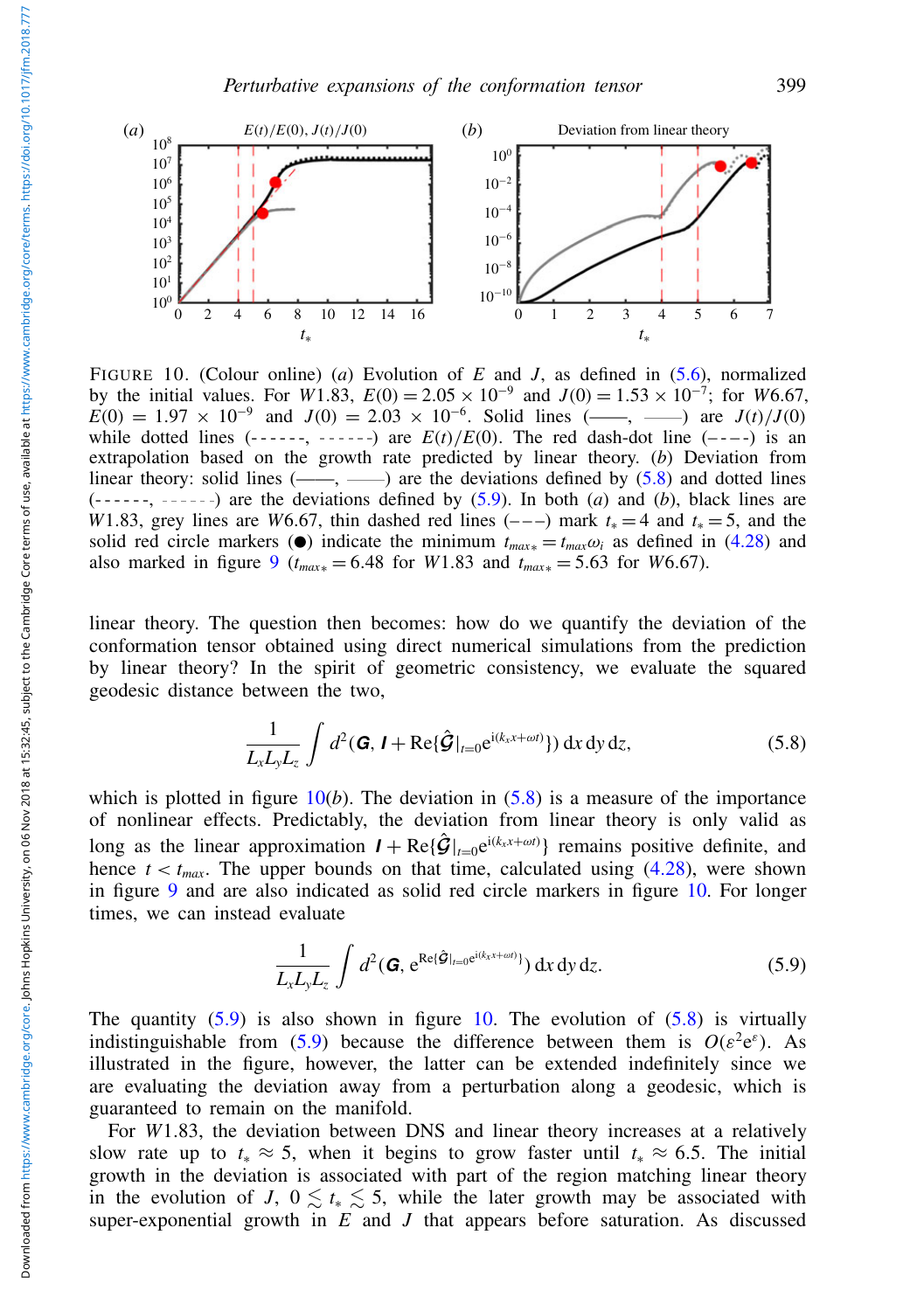earlier, at even longer times than  $t_* \approx 6.5$ , the linear approximation does not remain positive definite everywhere in the domain and thus the deviation cannot be calculated further. For *W*6.67, we see a similar slow initial growth in the deviation from linear theory until  $t_* \approx 4$ , where the growth abruptly becomes faster.

The above discussion emphasizes the importance and value of the geometry of  $Pos_3$ . It allowed us to formulate measures of the deviation away from linear theory in [\(5.8\)](#page-22-1) and [\(5.9\)](#page-22-2). It also enabled the interpretation of a perturbation as an excursion along a geodesic, and furnished us with a measure of the deviation [\(5.9\)](#page-22-2) that remains valid at large times.

Nonlinear effects eventually lead to the saturated state shown in figure [10.](#page-22-0) It is instructive to compare the differences in polymer deformation between the initial linear stage and the saturated condition. We quantify this difference using the logarithmic volume ratio [\(2.9\)](#page-5-2), here abbreviated as LVR, and the geodesic distance from the laminar base flow  $(2.6)$ , which we will refer to here simply as the geodesic distance. The LVR is the ratio of the volume of  $\overline{C}$  to the volume of  $\overline{C}$  and describes whether a deformation is volumetrically expansive or compressive, and by how much relative to the reference state. The geodesic distance is analogous to the norm of the velocity, but for the conformation tensor. These two measures together allow for a succinct, yet rich picture of the deformation. For example, a volume-preserving purely shearing deformation can be detected since it will lead to zero LVR but non-zero geodesic distance.

The isocontours of the LVR for *W*1.83 differ significantly between the initial condition and the saturated state (figure  $1/a$ ). For the initial condition, the most significant variations occur near the wall below the critical layer, with only very weak volume-ratio changes elsewhere. On the other hand, the main activity in the saturated state is focused away from the wall: a thin, elongated region of large volume-ratio expansion is centred at  $y \approx -0.5$ , and a large region of volume-ratio expansion is near *y*≈ −0.1 and is connected to the wall via a filament of expansive stretch. The geodesic distance shown in figure  $11(b)$  $11(b)$  is consistent with these volumetric changes. However, the geodesic distance peaks at  $x \approx 0.3\pi$  in the critical layer, even though this region only shows relatively small LVR in figure  $11(a)$  $11(a)$ . These results imply that the polymer is undergoing a shearing deformation at the this location. The significant differences between the flow structures in the linear and saturated stages demonstrate that the mechanism for the initial growth of the Tollmien–Schlichting wave is disrupted in the latter stage. Only at saturation do we observe large volume-ratio changes near the centreline, and the localized largely shearing deformation near the critical layer.

The isocontours of the LVR for *W*6.67, shown in figure  $12(a)$  $12(a)$ , are strikingly similar at the initial and saturated states. The main volume-ratio change is near the critical layer, and remains so in the saturated state. The geodesic distance in figure [12\(](#page-25-1)*b*) confirms this finding, with little shearing deformation evident. Both measures also show that there is a spreading of the stretched/compressed region from the critical layer towards the centreline. Both the initial condition and the saturated state are dominated by the  $k<sub>x</sub> = 1$  mode, suggesting that the nonlinear terms in the governing equations do not significantly alter the perturbation spectra.

#### 5.5. *Weakly nonlinear deformation*

In order to examine the initial deviation from linear theory, we adapt the approach that was used by Benney  $\&$  Lin [\(1960\)](#page-28-10) to study secondary instabilities in Newtonian parallel shear flows. For sufficiently small deviations from linear evolution, we assume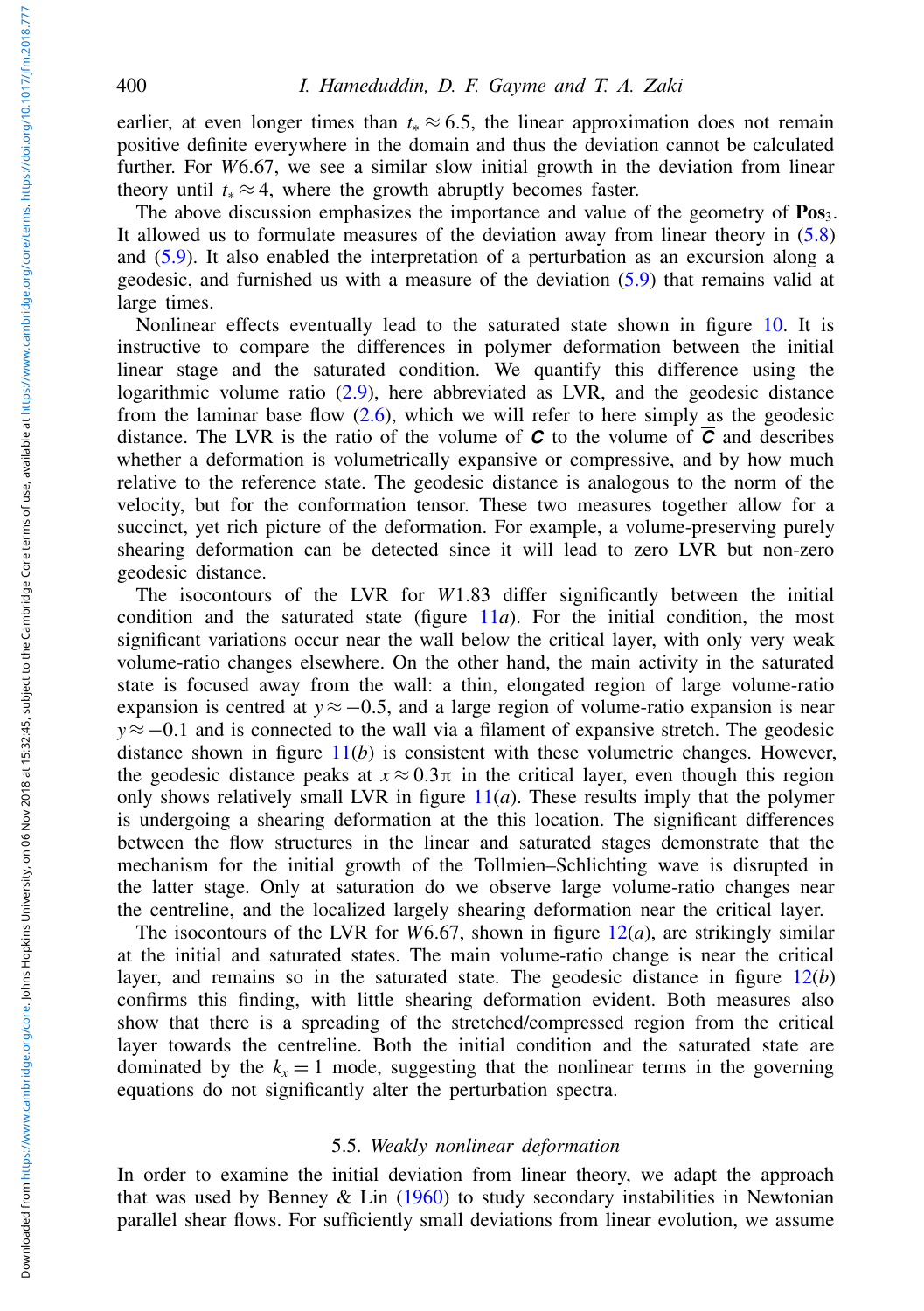<span id="page-24-0"></span>

FIGURE 11. (Colour online) Case *W*1.83 at  $t_* \in \{0, 17\}$ . Isocontours of (*a*) logarithmic volume ratio, tr G, (b) geodesic distance from the laminar,  $\sqrt{\text{tr} \mathcal{G}^2}$ . In both panels, the top half ( $y \in (0, 1]$ ) of the channel is at  $t<sub>*</sub> = 0$  and the bottom half ( $y \in [-1, 0)$ ) of the channel is at  $t_* = 17$ . The solid black line is the channel centreline and the dashed red lines are the locations of the critical layers.

that *G* can be expressed as a polynomial expansion, here as the weakly nonlinear deformation in  $(3.10)$ , because then we can endow the terms in the expansion with physical meaning. The growth rate and phase speed predicted by linear theory can be used to directly calculate the first variable  $\mathcal{G}_{(1)}$  in the series [\(3.10\)](#page-7-2),

$$
\varepsilon \mathcal{G}_{(1)} = \text{Re}\{\hat{\mathcal{G}}|_{t=0} e^{i(k_x x - \omega t)}\},\tag{5.10}
$$

where  $\omega$  is the eigenvalue listed in table [1.](#page-16-1) Once  $\mathcal{G}_{(1)}$  is available, it is straightforward to rearrange [\(3.10\)](#page-7-2) and obtain an approximation to the second variable  $\mathcal{G}_{(2)}$ :

$$
\varepsilon^2 \mathcal{G}_{(2)} = \mathbf{G} - (\mathbf{I} + \varepsilon \mathcal{G}_{(1)} + \frac{1}{2} \varepsilon^2 \mathcal{G}_{(1)}^2) + O(\varepsilon^3). \tag{5.11}
$$

For both Weissenberg numbers, we will perform the analysis at  $t<sub>∗</sub> = 4$ , since the deviation from linear theory at that time is still relatively small but not negligible (see figure [10\)](#page-22-0). The *xx*, *yy* and *xy* components of  $\varepsilon \mathcal{G}_{(1)}$  and  $\varepsilon^2 \mathcal{G}_{(2)}$  are reported in figure [13,](#page-26-0) for *W*1.83. The *xx* components of both  $\mathcal{G}_{(1)}$  and  $\mathcal{G}_{(2)}$  in figure [13\(](#page-26-0)*a*) show similarly shaped isocontours, but are out of phase with each other. Recall from the discussion in § [3.2](#page-6-3) and  $(4.23)$  that the LVR is the sum of the trace of the terms of the weakly nonlinear deformation. For both  $\epsilon \mathcal{G}_{(1)}$  and  $\epsilon^2 \mathcal{G}_{(2)}$ , the *xx* component contributes more to LVR than any other component. The ability to tease out the volume-ratio change by simply examining the terms in the expansion highlights a major benefit of using a weakly nonlinear deformation expansion, rooted in physical notions.

The isocontours of the *xy* component of  $\epsilon \mathcal{G}_{(1)}$  and  $\epsilon^2 \mathcal{G}_{(2)}$  are shown in figure [13\(](#page-26-0)*c*). This component represents the shearing deformation (see the discussion in  $\S 3.2$ ). For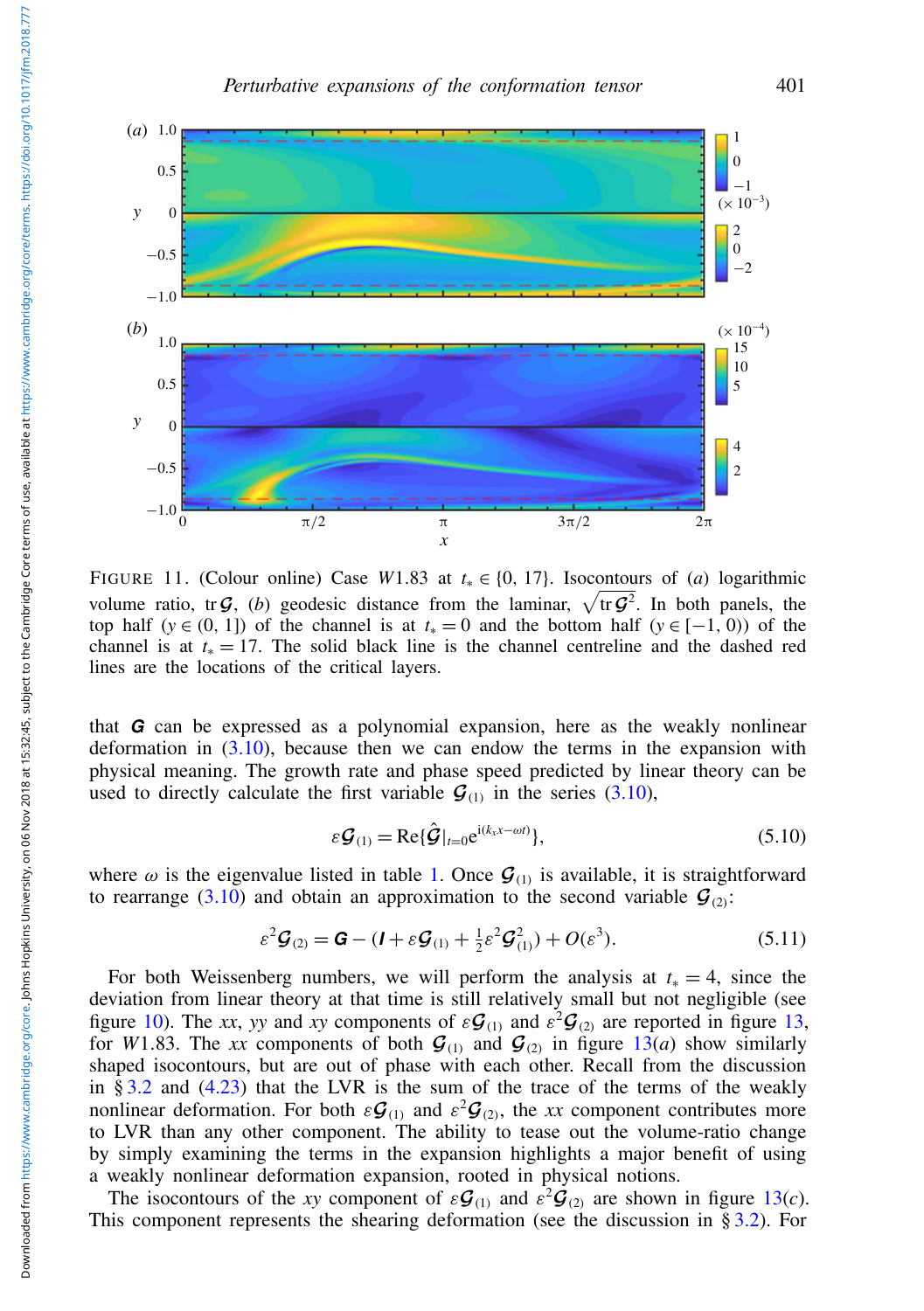<span id="page-25-1"></span>

FIGURE 12. (Colour online) Case *W*6.67 at *t*<sup>∗</sup> ∈ {0, 8}. Isocontours of (*a*) normalized logarithmic volume ratio, tr  $\mathcal{G}$ , (*b*) normalized geodesic distance from the laminar,  $\sqrt{\text{tr}\,\mathcal{G}^2}$ . In both panels, the top half ( $y \in (0, 1]$ ) of the channel is at  $t<sub>*</sub> = 0$  and the bottom half (*y* ∈ [−1, 0)) of the channel is at *t*<sup>∗</sup> = 8. The solid black line is the channel centreline and the dashed red lines are the locations of the critical layers.

the prediction by linear theory,  $\epsilon \mathcal{G}_{(1)}$ , the perturbations are most strongly shearing above the critical layer at  $y \approx -0.75$ , whereas for the nonlinear correction,  $\varepsilon^2 \mathcal{G}_{(2)}$ , the shearing is focused closer to the critical and localized in  $x$ . This nonlinear correction with significant localized shear explains the observation previously noted regarding figure  $11$ : there is a region, localized in x and close to the critical layer, that shows the most significant geodesic deviation but locally only weakly changes the LVR. These two factors indicate a shearing deformation, which is consistent with a large *xy* component of the higher-order correction,  $\varepsilon^2 \mathcal{G}_{(2)}$ . The ease with which the localized shearing deformation, whose effects appear prominently in the saturated state, was deduced simply from a consideration of a slight deviation from linear theory demonstrates the effectiveness of using physically relevant polynomial expansions.

Figure [14](#page-27-0) shows  $\epsilon \mathcal{G}_{(1)}$  and  $\epsilon^2 \mathcal{G}_{(2)}$  for *W*6.67. The isocontours of both quantities similarly show that regions of expansion/compression are concentrated near the critical layer and are dominated by the  $k_x = 1$  Fourier mode. This behaviour echoes the findings in figure [12.](#page-25-1) Moreover, in that figure we noted the spreading of stretched/compressed regions near the critical layer towards the centreline. The source of this spreading is clear in figure [14:](#page-27-0) the regions of largest stretch and compression are located right above the critical layer.

## <span id="page-25-0"></span>6. Conclusions

Perturbing the conformation tensor, while maintaining physical and geometric consistency, is a more complicated proposition than perturbing a Euclidean object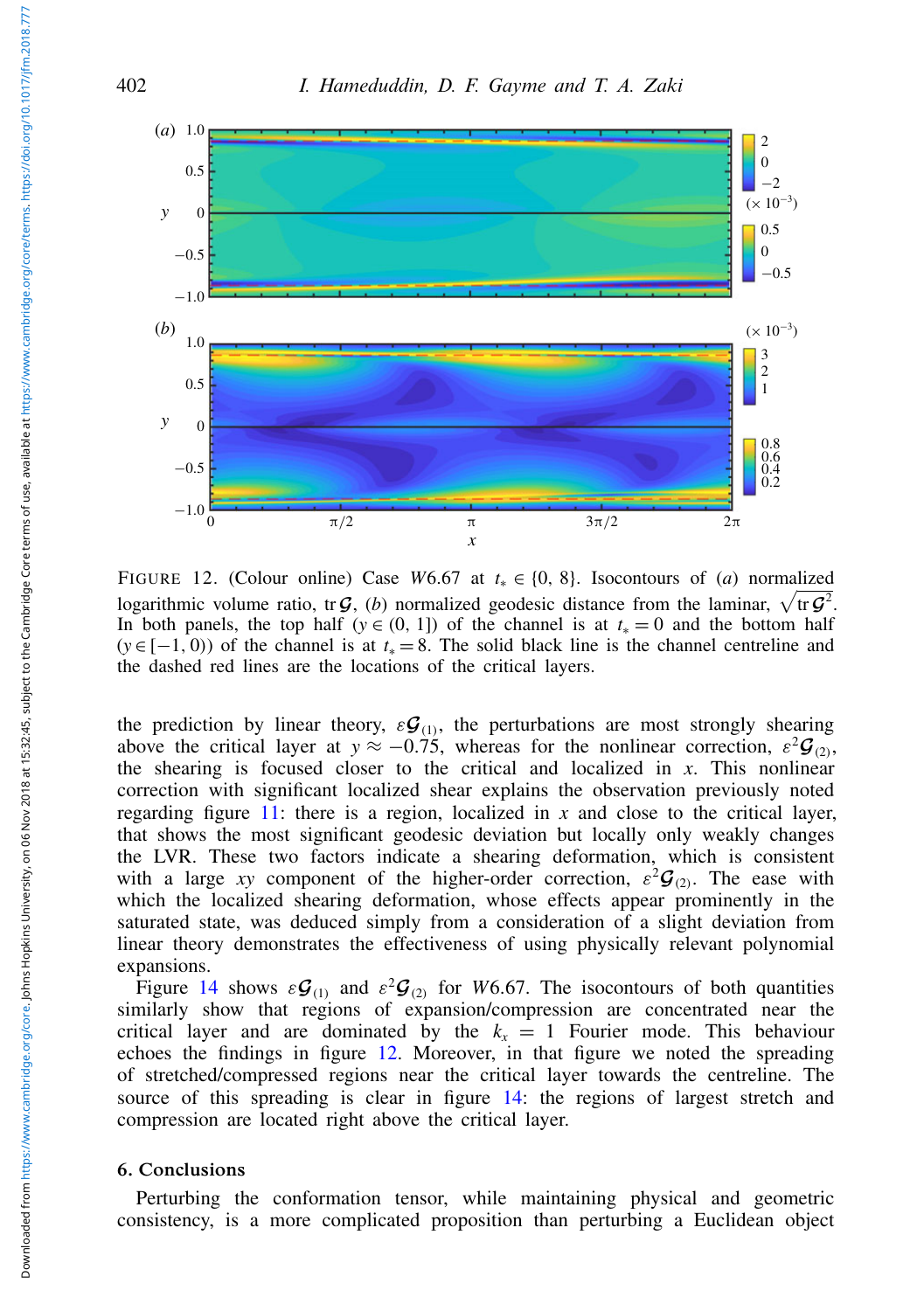<span id="page-26-0"></span>

FIGURE 13. (Colour online) Components of  $\varepsilon^{k}\mathcal{G}_{k}$  with  $k \in \{1, 2\}$  for *W*1.83 at  $t_{*} = 4$ , i.e. the tangents on  $Pos_3$  that appear in the weakly nonlinear deformation expansion  $(3.10)$ . (*a*)  $\varepsilon^{k}\mathcal{G}_{k_{xx}}$ , (*b*)  $\varepsilon^{k}\mathcal{G}_{k_{yy}}$ , (*c*)  $\varepsilon^{k}\mathcal{G}_{k_{xy}}$ . In all panels, the top half (*y*  $\in$  (0, 1]) of the channel is  $k = 1$  and the bottom half ( $y \in [-1, 0)$ ) of the channel is  $k = 2$ . The solid black line is the channel centreline and the dashed red lines are the locations of the critical layers.

like the velocity field. In this paper, we have developed methods to perturb the conformation tensor in a linear  $(3.15)$  as well as weakly nonlinear manner  $(3.10)$  that maintain this consistency. Our approach provides a way to relate a perturbation to geometric behaviour on the manifold  $Pos_3$ , as well as to the polymer deformation. The latter allowed us to study the deformation of the polymer during the nonlinear evolution of viscoelastic TS waves.

The geometric viewpoint of perturbations and the proposed weakly nonlinear deformation approach are natural and have several benefits. (i) The set of positive definite tensors is not a Euclidean space and, as a result, Euclidean notions of distance and size are not meaningful. The geometric viewpoint provides a rigorous alternative to formulating quantitative measures of the polymer deformation. This approach was adopted to measure the magnitude of the polymer deformation in TS waves in channel flow, using the spatially averaged geodesic distance. (ii) The weakly nonlinear deformation expansion, as opposed to a standard polynomial expansion, has an explicit and powerful physical interpretation. For example, the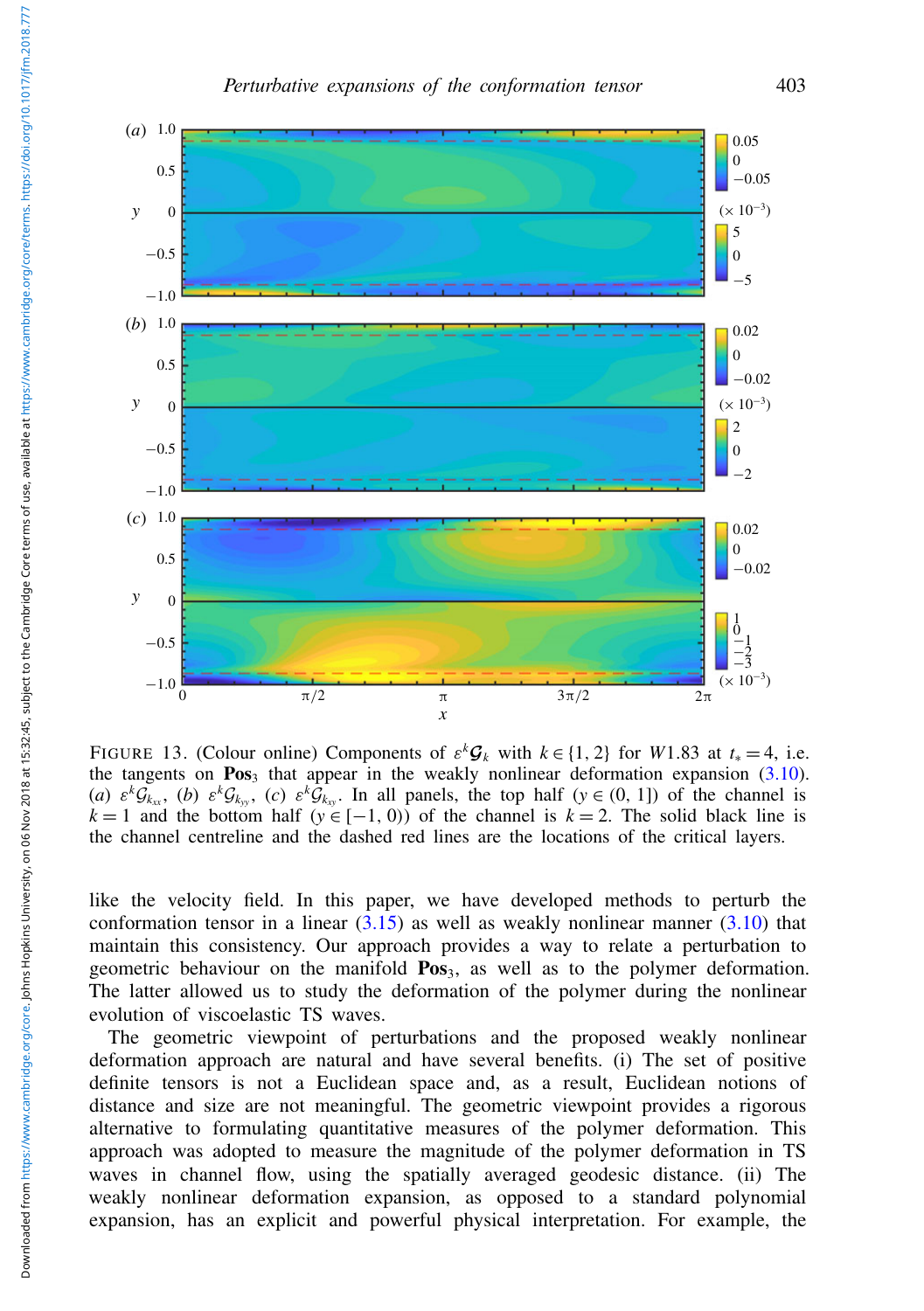<span id="page-27-0"></span>

FIGURE 14. (Colour online) Components of  $\varepsilon^{k}\mathcal{G}_{k}$  with  $k \in \{1, 2\}$  for *W*6.67 at  $t_{*} = 4$ , i.e. the tangents on  $Pos_3$  that appear in the weakly nonlinear deformation expansion  $(3.10)$ . (*a*)  $\varepsilon^{k}\mathcal{G}_{k_{xx}}$ , (*b*)  $\varepsilon^{k}\mathcal{G}_{k_{yy}}$ , (*c*)  $\varepsilon^{k}\mathcal{G}_{k_{xy}}$ . In all panels, the top half (*y*  $\in$  (0, 1]) of the channel is  $k = 1$  and the bottom half ( $y \in [-1, 0)$ ) of the channel is  $k = 2$ . The solid black line is the channel centreline and the dashed red lines are the locations of the critical layers.

diagonal components of each term contribute additively to the volume ratio, and the off-diagonal components represent volume ratio-preserving deformation. We leveraged this physical interpretation to explain how the evolution of TS waves in channel flow deviates from linear theory, e.g. we found that strong localized shearing appears near the critical layer for the  $Wi = 1.83$  case; a prominent signature of this initial shearing appeared in the saturated state. (iii) We can formulate a perturbation to the base-flow conformation tensor that is a geodesic emanating from the base point on the manifold, i.e. weakly nonlinear deformation with a single non-zero tangent. While a classical polynomial expansion would not guarantee, in general, positive-definiteness for any perturbation amplitude, this geodesic is always guaranteed to remain on the manifold. We thus have a way of generating arbitrarily large initial perturbations. (iv) The classical linear theory representation was shown to be a local approximation of the geodesic. This new insight bridges classical linear theory with the mathematically powerful Riemannian framework which is natural for positive definite tensors, and has physically meaningful interpretations (see (ii) above). Applying this relation to TS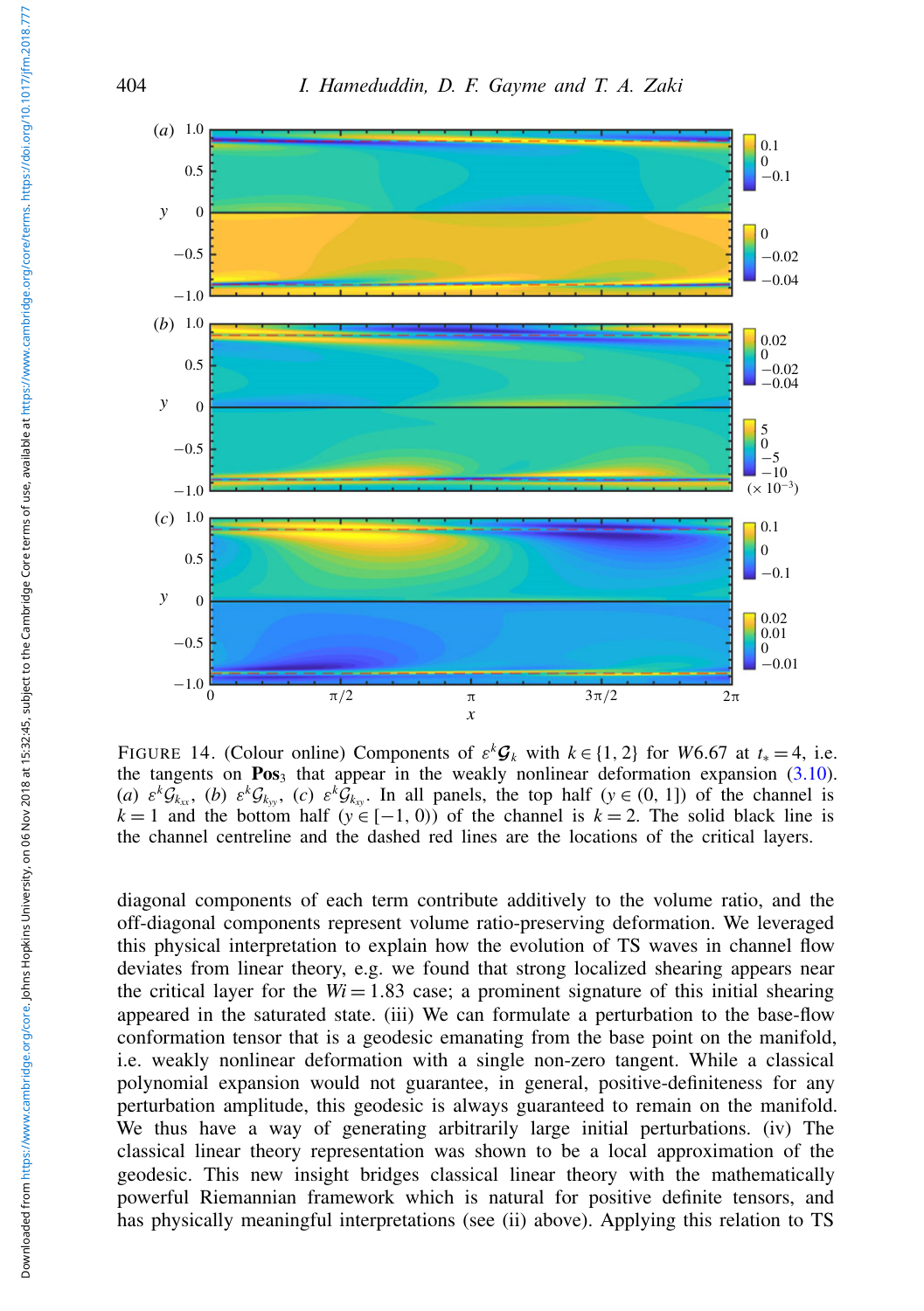waves, we deduced the relative magnitudes of perturbations and determined the action on the laminar base flow. (v) The geometry leads to a constraint on the evolution of unstable modes: an upper bound on the maximum time an unstable mode can evolve along Euclidean lines. This upper bound, which is determined without reference to the nonlinear dynamics, was found to be surprisingly relevant to the nonlinear evolution of TS waves: it provided a good estimate of the actual time when the nonlinear effects become significant, and correctly predicted the importance of the critical layer in the saturation process at high *Wi*.

An interesting implication of the present work, which is not considered here, concerns linear non-modal stability analysis. In the present work, we showed that the appropriate inner product vis-à-vis perturbations to the conformation tensor is the one induced locally at the base conformation, by the global metric on the manifold of positive definite tensors. This scalar product is not the Frobenius inner product, and thus affects the results of non-modal stability analyses which depend critically on the form of the inner product and associated induced norm. For instance, one may seek the unit-norm initial perturbation to the conformation tensor that maximizes kinetic energy growth at a later time. This optimal will vary depending on the norm used to constrain the initial condition and, as a result, will be different for our present formulation compared to the classical one. In a similar vein, the present approach also provides a sensible way to measure, and thus optimize, the growth in the conformation tensor using the local geodesic distance.

#### Acknowledgements

This work was sponsored in part by the National Science Foundation under grants CBET-1511937 and 1652244, and by a Johns Hopkins University Catalyst award. Computational resources were provided by the Maryland Advanced Research Computing Centre (MARCC).

#### **REFERENCES**

- <span id="page-28-8"></span>AGARWAL, A., BRANDT, L. & ZAKI, T. A. 2014 Linear and nonlinear evolution of a localized disturbance in polymeric channel flow. *J. Fluid Mech.* 760, 278–303.
- <span id="page-28-2"></span>AVGOUSTI, M. & BERIS, A. N. 1993 Viscoelastic Taylor–Couette flow: bifurcation analysis in the presence of symmetries. *Proc. R. Soc. Lond.* A 443 (1917), 17–37.
- <span id="page-28-10"></span>BENNEY, D. J. & LIN, C. C. 1960 On the secondary motion induced by oscillations in a shear flow. *Phys. Fluids* 3 (4), 656–657.
- <span id="page-28-9"></span>CARDANO, G. & WITMER, T. R. 1993 *Ars Magna, or, The Rules of Algebra*. Dover.
- <span id="page-28-7"></span>CIORANESCU, D., GIRAULT, V. & RAJAGOPAL, K. 2016 *Mechanics and Mathematics of Fluids of the Differential Type*, Advances in Mechanics and Mathematics, vol. 35. Springer International Publishing.
- <span id="page-28-3"></span>DOERING, C. R., ECKHARDT, B. & SCHUMACHER, J. 2006 Failure of energy stability in Oldroyd-B fluids at arbitrarily low Reynolds numbers. *J. Non-Newtonian Fluid Mech.* 135 (2–3), 92–96.
- <span id="page-28-6"></span>GRAHAM, M. D. 2018 Polymer turbulence with Reynolds and Riemann. *J. Fluid Mech.* 848, 1–4.
- <span id="page-28-0"></span>GROISMAN, A. & STEINBERG, V. 2000 Elastic turbulence in a polymer solution flow. *Nature* 405 (6782), 53–55.
- <span id="page-28-1"></span>GROISMAN, A. & STEINBERG, V. 2004 Elastic turbulence in curvilinear flows of polymer solutions. *New J. Phys.* 6 (1), 29.
- <span id="page-28-5"></span>HAMEDUDDIN, I., MENEVEAU, C., ZAKI, T. A. & GAYME, D. F. 2018 Geometric decomposition of the conformation tensor in viscoelastic turbulence. *J. Fluid Mech.* 842, 395–427.
- <span id="page-28-4"></span>HAWARD, S. J., PAGE, J., ZAKI, T. A. & SHEN, A. Q. 2018 Inertioelastic Poiseuille flow over a wavy surface. *Phys. Rev. Fluids* 3 (9), 091302R.